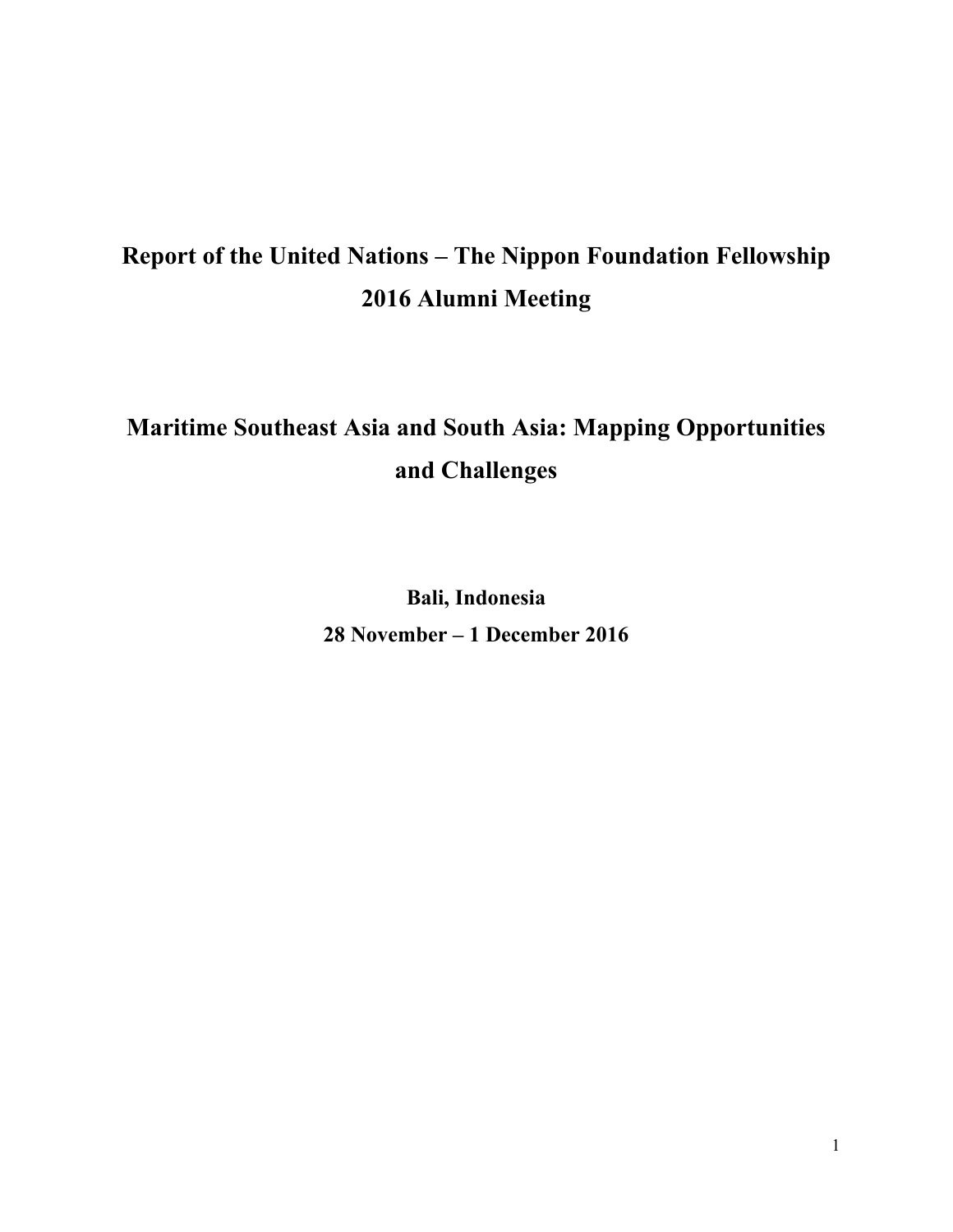### **DAY 1 – 28 November 2016**

### *Opening Session*

**Ms. Gabriele Goettsche-Wanli, Director, Division for Ocean Affairs and the Law of the Sea, Office of Legal Affairs of the United Nations (DOALOS)**, opened the UN-Nippon Alumni meeting. She extended her warm welcome to all participants and encouraged fruitful discussion. For over a decade, the UN-Nippon Fellowship Programme has trained government officials and mid-level professionals from 70 countries in the areas of law of the sea and maritime affairs. She hoped that the work of Alumni gathered at the meeting could have positive impacts in the field of ocean affairs.

**Ambassador Arif Havas Oegroseno, Deputy Minister of the Indonesian Coordinating Ministry for Maritime Affairs**, elaborated a range of maritime issues facing Indonesia and many other countries in the world including illegal fishing, forced labour, climate change, and maritime boundary disputes. He emphasized that the ocean is not getting enough attention and highlighted the urgent need for cooperation to address various maritime problems in a peaceful manner.

**Mr. Abbas Daher Djama, Global Alumni Network Representative**, pointed out that the UN Nippon Alumni Network is a dynamic platform that has served the evolving needs of its Alumni to progress through their careers. Consisting of 130 members from 70 different countries, the UN Nippon Alumni Network is one of the most diverse of such alumni networks. He emphasised that the UN Nippon Alumni Network symbolizes the strong ties between each Alumnus, based on our common passion for the ocean.

**Mr. Michael Lyndon B. Garcia, Regional Alumni Representative**, reminded the participants of the important role of the United Nations Convention on the Law of the Seas (UNCLOS) as the primary legal framework for managing ocean-related activities. He called on participants of the meeting to remind themselves of the aspirations of States parties to UNCLOS, which is to establish a legal order for the seas and oceans which will facilitate international communication and promote the peaceful uses of the seas and oceans, the equitable and efficient utilization of their resources,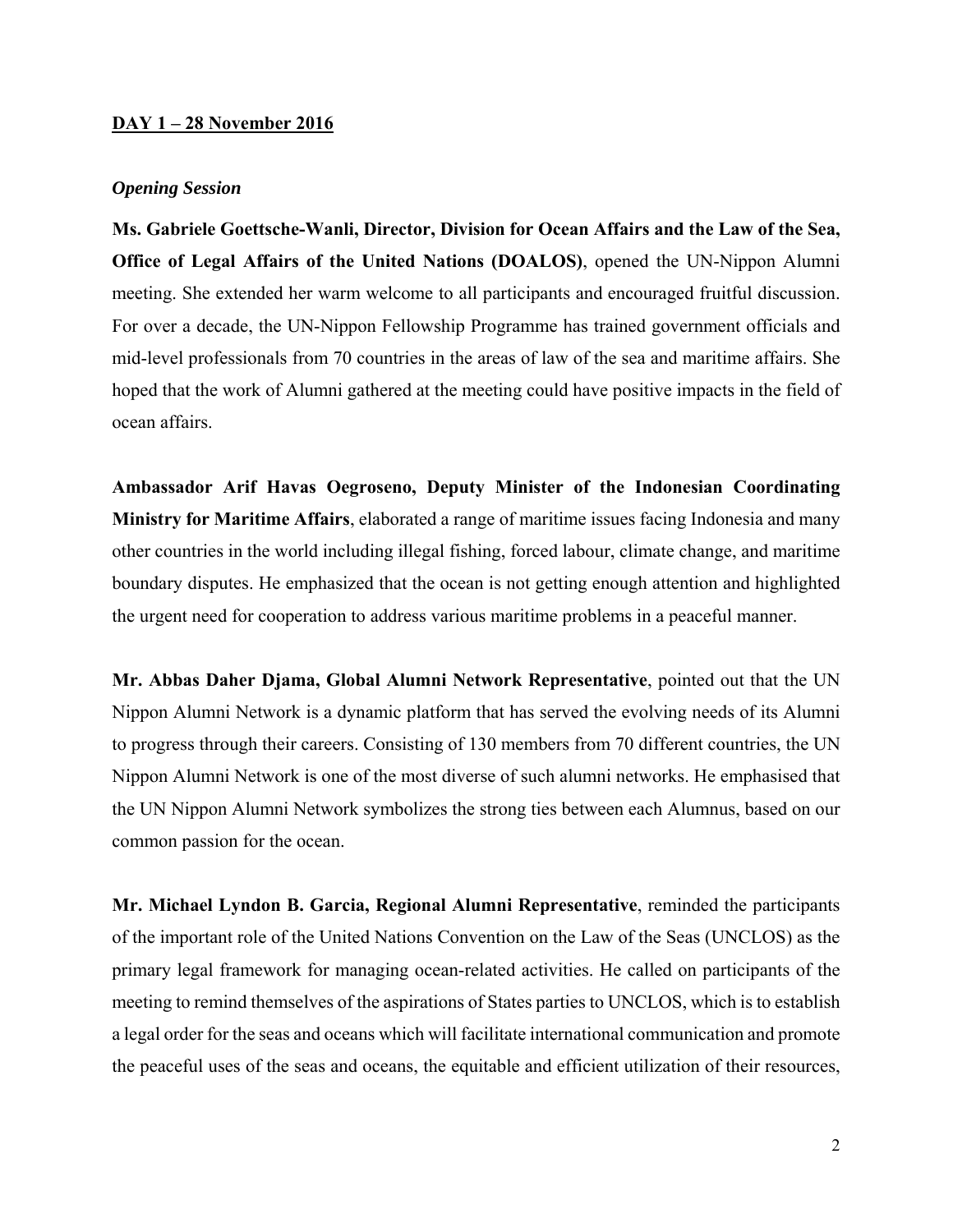the conservation of their living resources, and the study, protection, and preservation of the marine environment.

**Ms. Suzie Sudarman, MA, Director of the American Studies Center, Universitas Indonesia and the Indonesian Institute of Advanced International Studies (INADIS)**, explained the commitment of her institutions to promoting the principles of freedom of navigation and cooperation in the field of ocean affairs. She also introduced the work of her institutions in helping Indonesia's younger generations.

### *Keynote Speaker*

Ms. Gabriele Goettsche-Wanli, Director, United Nations DOALOS, began her speech by highlighting the importance of the ocean for national economic and social development, international trade, and communication, and noted that it is therefore crucial to enhance peaceful cooperation and the sustainable development of our oceans.

She drew attention to the challenges related to environmental protection. As States are increasingly looking to the oceans to support economic development, marine ecosystems are adversely impacted by pollution, unsustainable exploitation of resources, the introduction of invasive alien species, climate change, and the effects of ocean acidification. She indicated that these were the findings of the First Global Integrated Maritime Assessment and urgent action is required to address pressures on our oceans.

Ms. Goettsche-Wanli emphasized that since marine pollution, the impacts of climate change, and living marine resources are transboundary in nature, it is very important for States to enhance their cooperation at regional and global levels. UNCLOS is the key foundation for such international cooperation. UNCLOS provides legal clarity regarding the limits of sovereignty, sovereign rights and the jurisdiction of coastal States. This is crucial not only for peace and security, but also for the development of blue economies and securing investment opportunities. Many provisions of UNCLOS are recognized as reflecting customary international law and have served as the basis for regional legal instruments.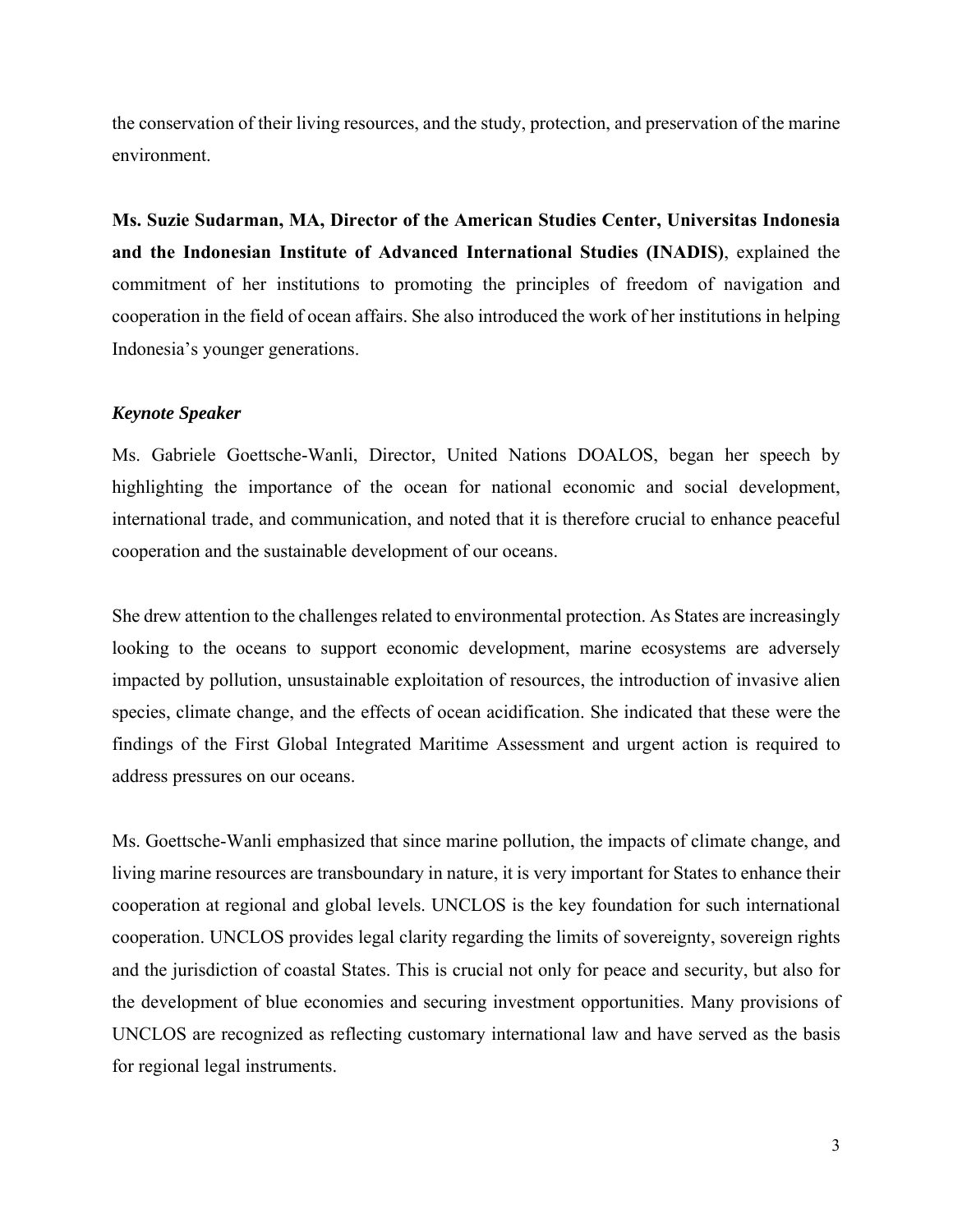UNCLOS not only promotes regional and global cooperation but also has a role in maintaining peace and security. In particular, the dispute settlement mechanisms support the maintenance of peace and security and sustainable development when disputes arise.

Despite the development of a robust legal regime, the effective implementation of UNCLOS by States continues to be a major problem due to insufficient capacity. This includes insufficient human, financial, institutional, and scientific capacity. Notwithstanding these challenges, there are opportunities to improve international cooperation, including through public/private partnerships. Ms. Goettsche-Wanli outlined these opportunities, including in the context of Sustainable Development Goal 14. Further, she noted that the General Assembly decided to convene a United Nations Conference to Support the Implementation of Sustainable Development Goal 14: Conserve and sustainably use the oceans, seas and marine resources for sustainable development, in June 2017, coinciding with World Oceans Day. Ms. Goettsche-Wanli noted that the First Global Integrated Marine Assessment, and future Assessments under the Regular Process for Global Reporting and Assessment of the State of the Marine Environment, including Socioeconomic Aspects, can contribute to providing "the best available science" that should inform policy decisions.

Ms. Goettsche-Wanli also indicated that the link between the ocean and climate change has gained greater attention. The General Assembly decided to address the effects of climate change on oceans at the UN Open-ended Informal Consultative Process on Oceans and the Law of the Sea in 2017.

Ms. Goettsche Wanli pointed out that, when discussing maritime opportunities and challenges in Southeast Asia and South Asia, there are tools developed at the international level that can support their objectives. She also reminded the Alumni that their active participation in Fellowship and Alumni Network activities can help reduce the capacity gaps that might hamper the ability of their countries and regions to benefit from the many advantages that the ocean can offer.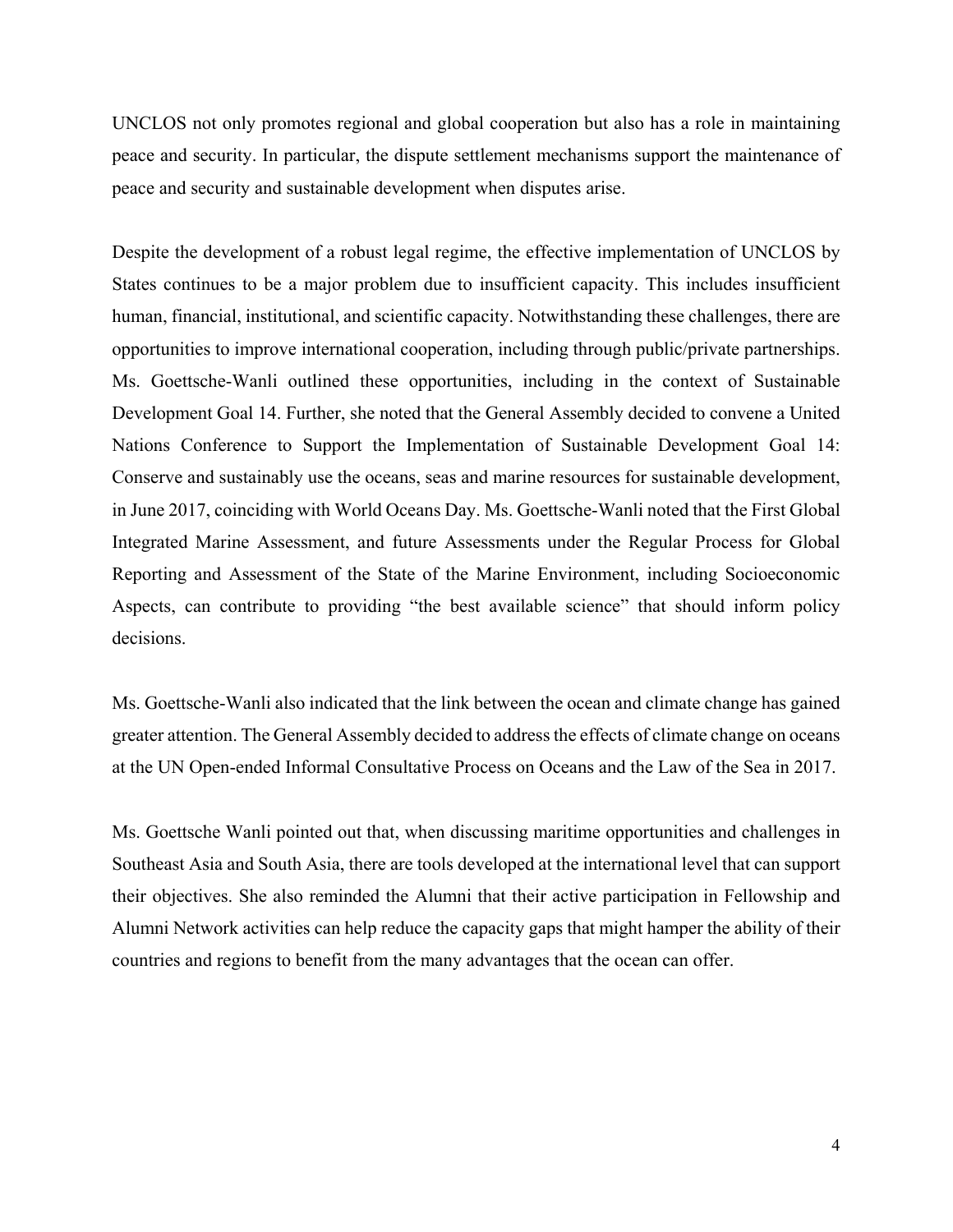### **Dr. Daniel Hammond, University of Edinburgh**

### **China's Domestic Politics and South China Sea Dispute Management**

Dr. Daniel Hammond examined the similarities and differences between China's online messaging to international audiences in the immediate run-up to, and aftermath of, the South China Sea arbitration case (*The Republic of the Philippines v. the People's Republic of China*) conducted before an arbitral tribunal, with the Permanent Court of Arbitration acting as registry.

Using content analysis of Twitter handles used by the People's Daily, Global Times, and Xinhua, Dr. Hammond analysed how China communicates its foreign policy preferences to different audiences.

At the end of his presentation, Dr. Hammond provided some recommendations pertaining to social media exposure to help facilitate better cooperation between States. He suggested that social media presented challenges, as it was difficult to manage messaging on social media, how it might come across, and how it might be responded to by a large audience. Despite these challenges, social media also provides us with opportunities. Social media provides another space in which those making and implementing policy regarding the oceans and law of the sea can engage in discussion and spread information.

#### **Prof. Clive Schofield, University of Wollongong**

### **Defining Lines in the Sea as an Essential Enabler for the Blue Economy**

Prof. Schofield began his presentation by outlining the importance of the oceans. These extensive maritime spaces and their associated coastal zones are critically important to sustaining life on Earth. Coastal and ocean areas are the drivers for the global economy and play a crucial and increasingly important role in global food security. He then proceeded to explain the emerging concept of the blue economy and its components. He further explored how marine spatial issues are becoming ever more important to effective ocean governance and realizing blue economy dividends. Despite there being no agreed definition of 'blue economy', the concept is increasingly gaining attention due to greater reliance on marine resources, growth in existing marine industries,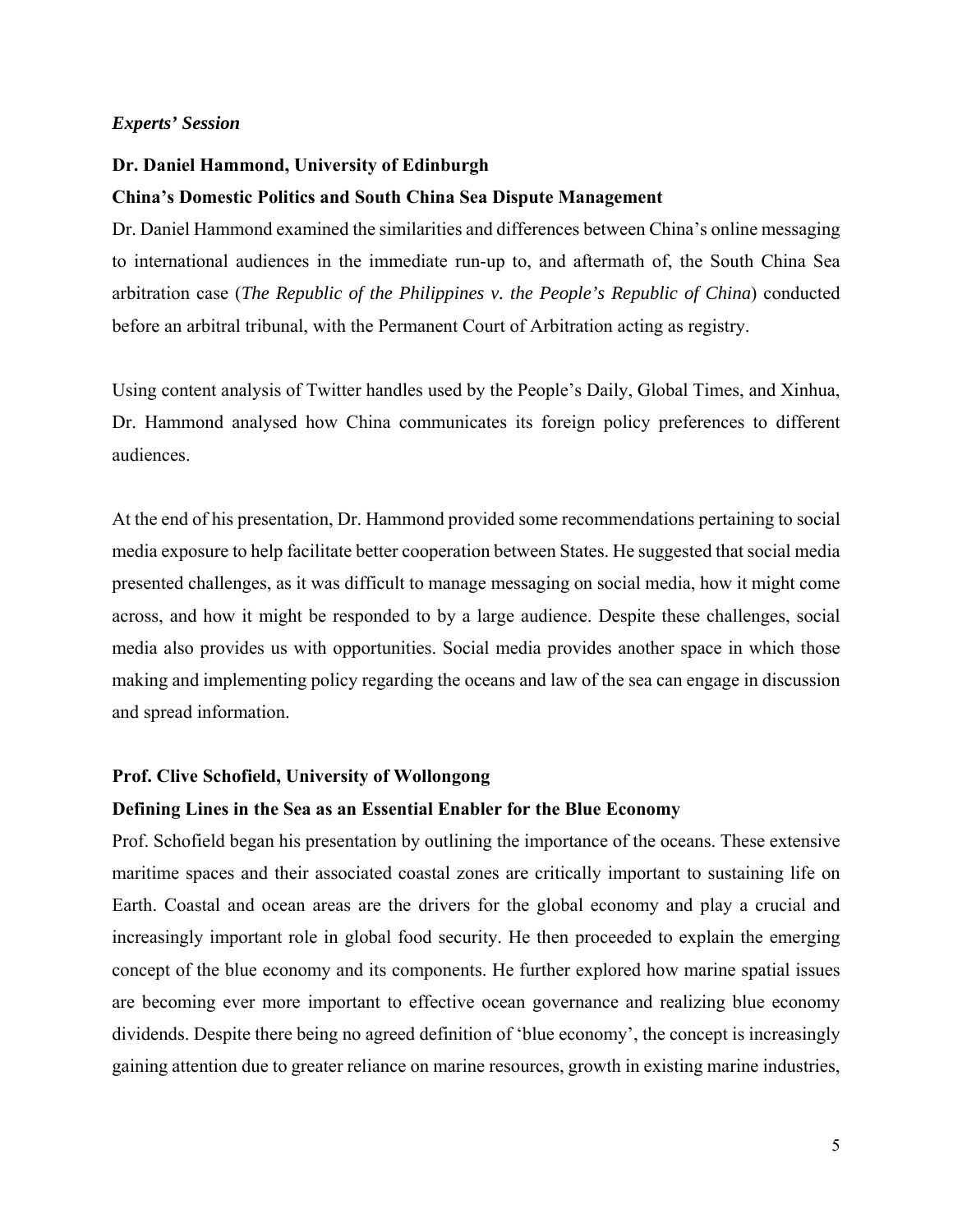new marine industries, and innovation that brings potential job creation and competitive advantage, and growing concerns for sustainability and environmental protection.

While there is increasing recognition of the critical importance of the oceans across scales, from the global to the regional, national, and sub-national coastal community levels, the oceans are also increasingly under threat. This is especially the case as activities occur in coincident maritime spaces leading to tensions and incompatible overlaps. Marine activities and uses are increasing, diverse, coincident, transboundary and conflicting. Against this backdrop, blue economies need limits and boundaries to provide legal certainties for economic activities. Zoning becomes crucial to define areas for conservation of marine biodiversity. Prof. Schofield provided a range of examples, including the Designated Shipping Area and General Use Zone in the Great Barrier Reef and the Northwestern Hawaiian Islands (NWHI) Marine Sanctuary declared in June 2006. However, defining lines alone is not enough. There are needs for States to communicate the location of lines, deal with the transition towards a digital age, and apply new technologies for maritime management, surveillance, and enforcement.

### **Prof. Stuart Kaye, University of Wollongong**

### **Law and Marine Biodiversity: How Can Southeast Asian Countries Make A Difference?**

The waters of Southeast Asia are home to some of the richest marine ecosystems in the world. They are also the site of extraordinary human activity, with some of the world's busiest shipping routes, large scale offshore oil and gas production, and vast fisheries, which are heavily relied on for the food security of hundreds of millions of people. Prof. Kaye began his presentation by presenting data relating to coastlines, fish production, mangroves, coral reefs, and ships passing through Southeast Asia.

Consequently, the effective management of this extraordinary level of human activity requires a high level of coordination. However, when one considers there are nine coastal States within ASEAN, and many extra-regional players – China, Japan, the Republic of Korea, the United States, Australia, India and the European Union – the task required to ensure such coordination cannot be underestimated. There are various issues that States in the region are facing including cooperation, IUU fishing, MPAs, marine pollution, disaster preparedness, shipping, and climate change.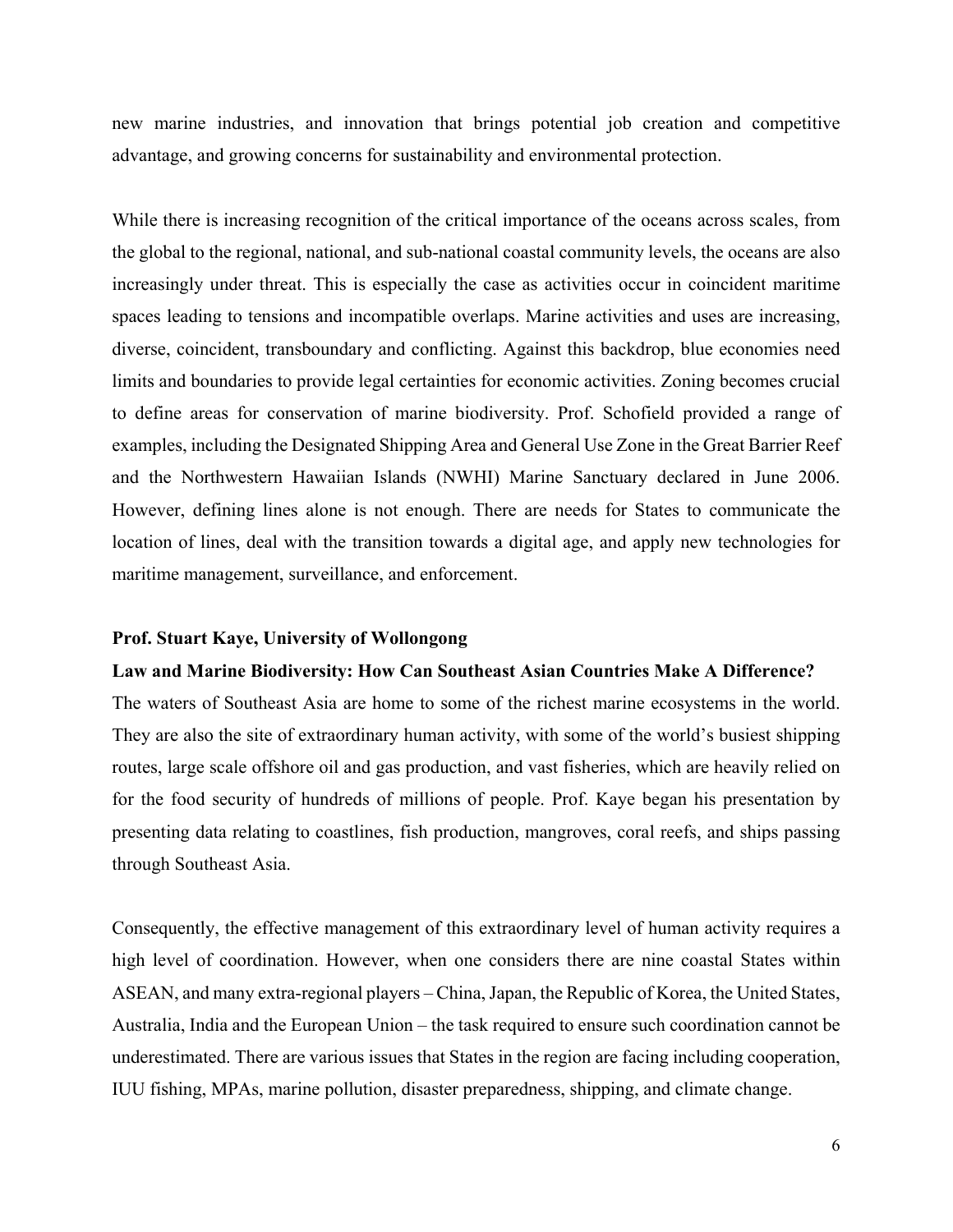Prof. Kaye elaborated the existing mechanisms used within Southeast Asia to manage marine areas. He looked at efforts at coordination through ASEAN (for example, the ASEAN Centre for Biodiversity, and the ASEAN Working Group on Coastal and Marine Environment), and also through other mechanisms, such as the Coral Triangle Initiative. Prof. Kaye further explained how Southeast Asian States engage with extra-regional players who have a role to play in the protection of marine biodiversity. Prof. Kaye concluded his presentation by highlighting the continuing need for collaboration, education, and capacity-building, as well as extra-regional engagement, to protect marine ecosystems in Southeast Asia.

#### **Ms. Gabriele Goettsche-Wanli, Director, DOALOS**

# **United Nations Regular Process for Global Reporting and Assessment of the State of the Marine Environment, including Socioeconomic Aspects**

Ms. Gabriele Goettsche-Wanli began her presentation by providing an overview of the Regular Process and modalities for implementation of the Process. She explained that the First Global Integrated Marine Assessment had been carried out under the auspices of the UN General Assembly and the Regular Process for Global Reporting and Assessment of the State of the Marine Environment, including Socioeconomic Aspects.

Ms. Goettsche-Wanli outlined ten main themes in the summary of the Assessment. These included climate change, marine biota, food security and safety, patterns of biodiversity, use of ocean space, inputs of harmful material, cumulative impacts, distribution of ocean benefits, and integrated management. The First Global Integrated Marine Assessment highlighted information gaps regarding the physical structure of the ocean, waters of the ocean, biota of the ocean, and human interactions. It called for urgent action to address existing problems. Problems such as climate change can only be addressed at global level. Delaying actions would impose environmental, social, and economic costs. In the area of capacity-building, the First Global Integrated Marine Assessment emphasized the need to fill the knowledge gaps. Applying knowledge in ocean management requires material, personnel, experts, and other resources to support the necessary activities.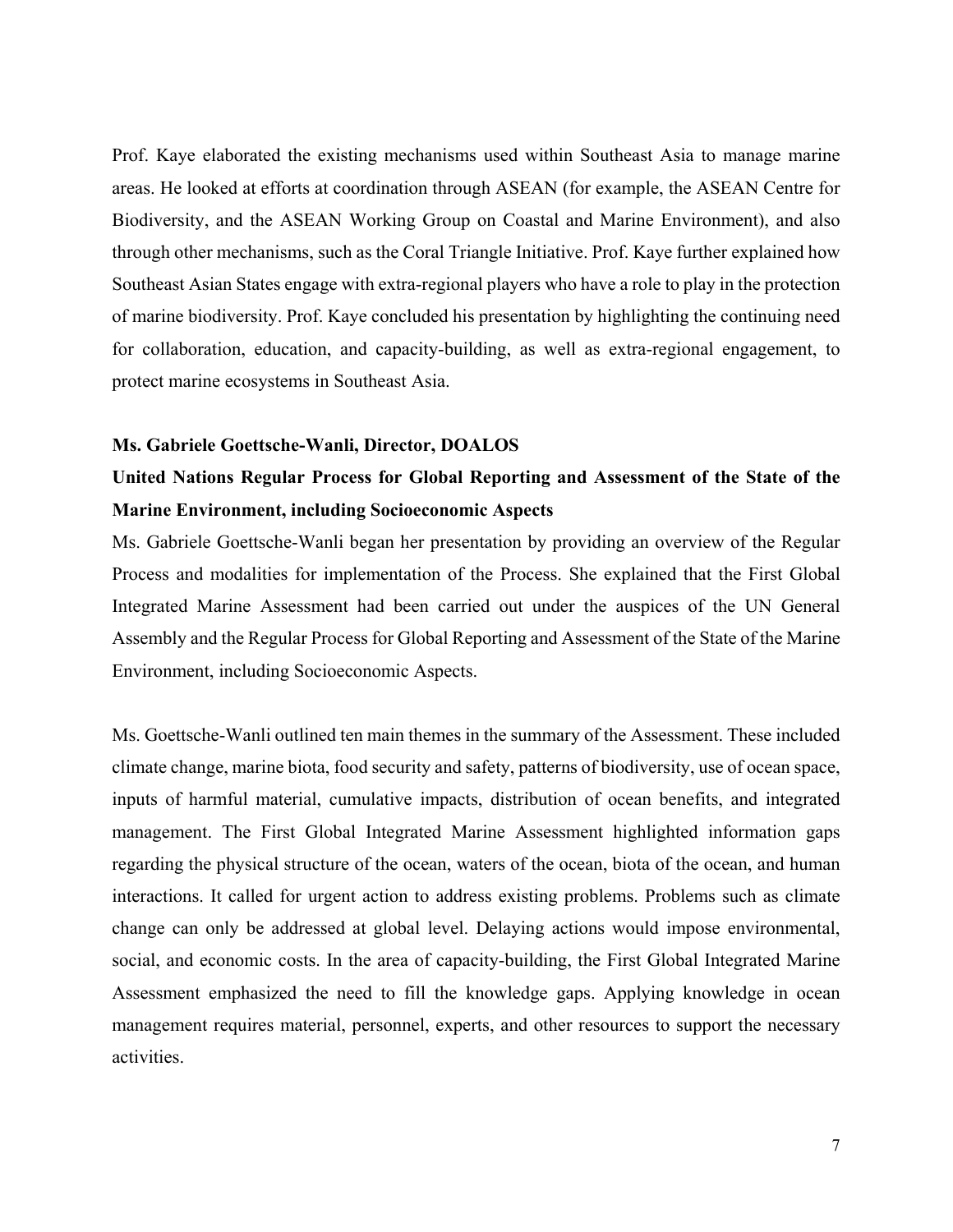Having highlighted the main findings of the First Global Integrated Marine Assessment, Ms. Goettsche-Wanli explained the second cycle of the Regular Process. General Assembly Resolution 70/235 (23 December 2015) set the foundation for the launch of the second cycle of the Regular Process. As proposed by the Ad Hoc Working Group of the Whole to the General Assembly, the five-year second cycle will run from 2016 to 2020. The Ad Hoc Working Group of the Whole recommended a programme of work for the second cycle of the Regular Process (2017-2020). The main outputs of this programme of work include: (1) the Second World Ocean Assessment(s); Regular Process support for other ocean-related intergovernmental processes, including technical abstract(s); and (3) activities in support of making the second cycle operational, such as regional workshops, briefings, and meetings for outreach and awareness-raising, and capacity-building.

### **DAY 2 – 29 November 2016**

### **Panel 1. The South China Sea Maritime Dispute**

**Moderator**: Prof. Clive Schofield, University of Wollongong **Rapporteur:** Dr. I. Made Andi Arsana (Indonesia) **Commentator**: Mr. Michael Lyndon B. Garcia (the Philippines)

### **Mr. Michael Garcia (the Philippines)**

### **The South China Sea Arbitration Case: Post-Ruling Scenarios**

Mr. Garcia started his presentation by asserting that the South China Sea (SCS) has recently been a trending topic. Mr. Garcia focused on the post-ruling scenario of the SCS, especially with respect to the response of the Philippines and other States in the region. He elaborated on the history of, and the latest developments concerning, the SCS, together with the rationale of the decision by the Philippines to bring the case before an arbitral tribunal. Mr. Garcia went on to explain the ruling of the Tribunal.

With respect to ASEAN, Mr. Garcia highlighted that ASEAN does not take any specific position on the ruling, but respects legal and diplomatic processes. ASEAN and China have conducted a summit with an agenda, among other things, to respond to the latest situation in the SCS. He said that China had agreed that a draft framework of the Code of Conduct regarding the SCS was to be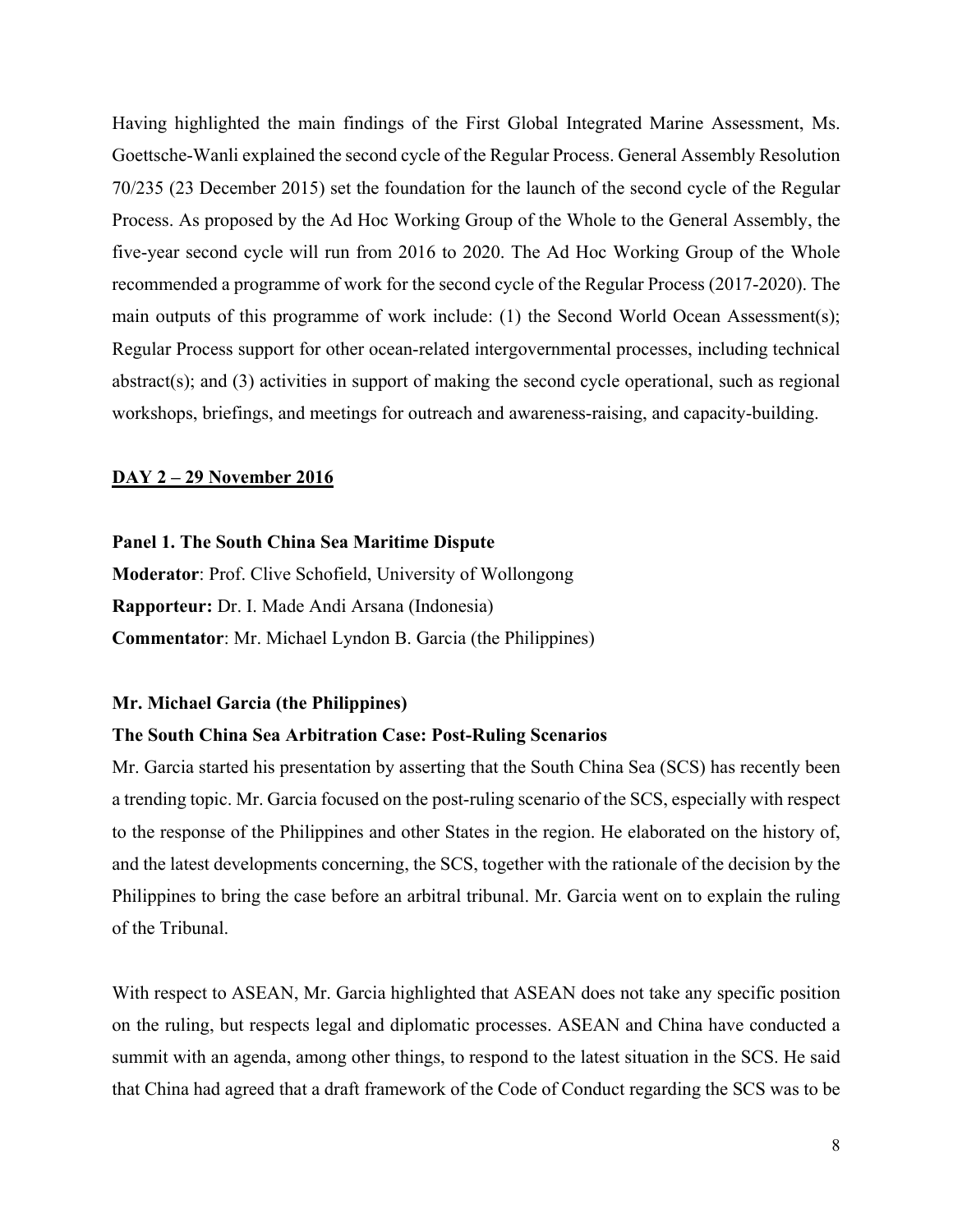ready mid-2017. Mr. Garcia also discussed the bilateral approach that the Philippines and China have taken so far in relation to determining the best steps to be taken after the ruling.

In conclusion, Mr. Garcia noted that the SCS case is a test for the application of international law in the region.

# **Dr. I Made Andi Arsana (Indonesia)**

# **The New Map of the South China Sea: The Implications of the 2016 Tribunal Award for Maritime Boundary Delimitation between Indonesia and its Neighbours in the South China Sea**

Dr. Arsana followed the presentation of Mr. Garcia also on the South China Sea (SCS). Dr. Arsana focused on the post-ruling situation, especially with respect to the maritime boundaries of Indonesia in the SCS. Similarly to Mr. Garcia's presentation, Dr. Arsana highlighted points of the Tribunal awards. He started his presentation by explaining the geographical context of the SCS as a semi-enclosed Sea. He discussed the implications of the decision for Indonesia's maritime boundaries, including with Malaysia and Viet Nam.

With regards to the Tribunal's decision on the status of geographical features in the SCS, including those in the Spratly Islands group, Dr. Arsana highlighted potential implications for the roles of islands in maritime boundary delimitation. He noted that Indonesia was an archipelagic State with thousands of Islands, and that it may need to revisit its small outer islands and investigate whether or not those islands will affect its forward position where maritime boundaries have yet to be settled. Likewise, he suggested that small islands of Indonesia's neighbours might also need to be reconsidered for their roles in maritime boundary delimitation.

Dr. Arsana concluded that even though the 2016 ruling relates to China and the Philippines, the award serves as jurisprudence that can be referred to at a later time when there are similar cases.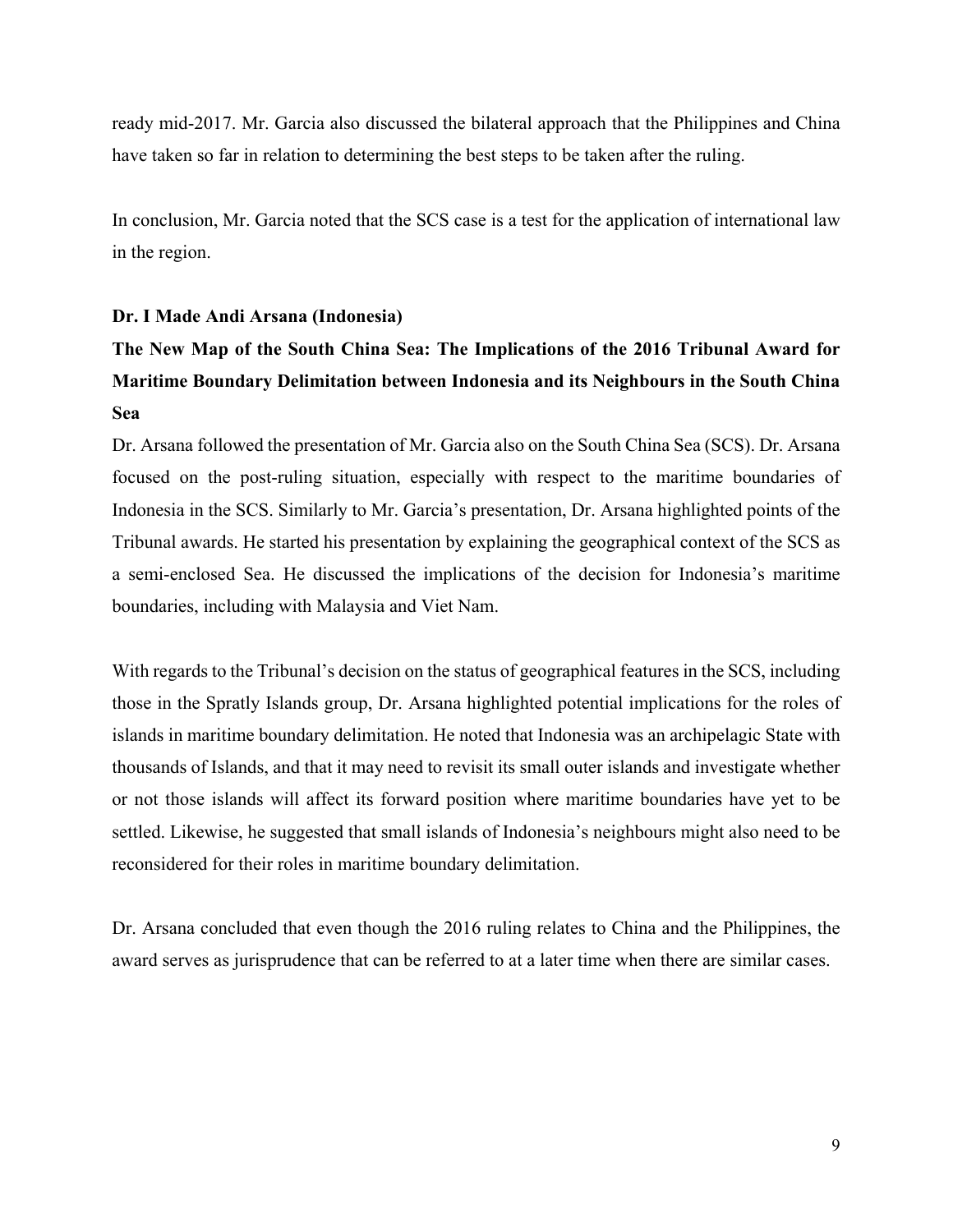### **Mr. Dong Manh (Viet Nam)**

# **Joint Oceanographic Marine Scientific Research Expedition in the South China Sea: An Example for Maritime Confidence Building Measures**

Mr. Dong delivered a presentation on confidence building measures (CBM) in the South China Sea (SCS). He presented a programme called the Joint Oceanographic Marine Scientific Research Expedition in the SCS (JOMSRE). Mr. Dong started by explaining that JOMSRE is a good example of how States in the SCS region have initiated collaboration among themselves, which collaboration served as a good CBM.

He explained that JOMSRE is a technical activity to map the seafloor of the SCS involving the Philippines and Viet Nam, and was without any prejudice to sovereignty and sovereign rights over land and maritime areas in the SCS. Both States funded the project and the data was also equally shared for them to understand better the seabed and its potential. The JOMSRE project was made possible through goodwill and good faith from both sides, indicated by reciprocal visits by the leaders of the two States prior to the JOMSRE projects.

JOMSRE's scientific components include physical oceanography, chemical oceanography, biological oceanography, geological oceanography, and coral reef ecology, indications that the project was a comprehensive survey for a holistic understanding of scientific aspects of the SCS. There have been four legs of the survey (JOMSRE I-IV) within the project from 1996 to 2007, and Mr. Dong outlined that the results have helped the Philippines and Viet Nam to enhance mutual trust, and laid good foundations for cooperation between them. He suggested that the project also directly and indirectly contributed to the realisation of the draft DOC in 2002 and the implementation of UNCLOS's provisions regarding cooperation in semi-enclosed seas. This project was the very first implementation of this provision in the region, and also the first official joint activity after WWII in the region. In short, Mr. Dong concluded that JOMRE is a good model for scientific CBM in the SCS.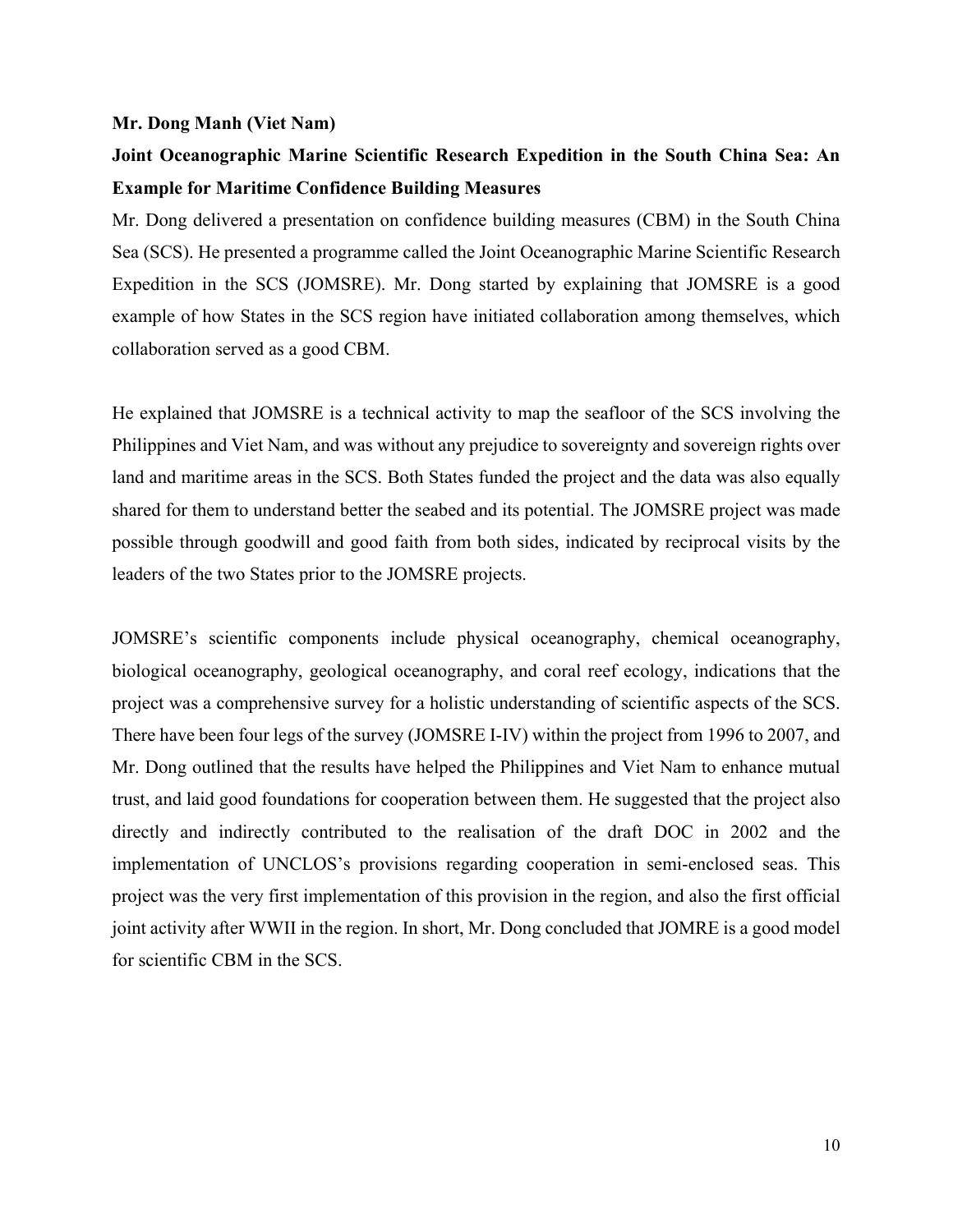### **Ms. Mary Fides A. Quintos (the Philippines)**

#### **Post-Arbitration South China Sea: Prospects and Challenges for Cooperation**

Ms. Quintos presented general observations on the prospects and challenges for cooperation in the South China Sea (SCS) after the 2016 Tribunal award. She started her presentation by highlighting the Coral Triangle Initiative (CTI) as a good example of cooperation in the Asia-Pacific Region, in which the Philippines, together with Indonesia, Malaysia, Timor-Leste, Papua New Guinea and the Solomon Islands, are participating. She mentioned possible inclusion of the SCS region into the CTI, for the SCS is also rich with biological diversity. Ms. Quintos went on to explain research and a number of observations that confirm the richness of the SCS by presenting figures regarding the economic value of fishery products extracted from the SCS.

Ms. Quintos noted that, while the SCS region faces environmental threats, no binding regional instrument for protecting the marine environment is in place. Nevertheless, the region has potential for cooperation. Ms. Quintos went on to outline the relevant provisions of UNCLOS governing the possibility of cooperation where sovereignty and sovereign rights issues are still pending. She observed that, even though sovereignty and sovereign rights are still in dispute, cooperation is not impossible. She noted that this was also confirmed by provisions in the DOC.

In particular, Ms. Quintos mentioned a number of challenges in conducting cooperation in the SCS, which include pending maritime boundaries, trust deficits, and issues relating to initiating joint undertakings. While there are challenges, Ms. Quintos also highlighted some prospects for cooperation, such as an improved relationship between China and the Philippines, the possibility of establishing a science park in the Scarborough Shoals, positive developments within ASEAN regarding maritime cooperation, and the involvement of track two diplomacy to help the States of the region materialise collaboration among them.

In conclusion, Ms. Quintos asserted that there have been ongoing simultaneous efforts conducted by a number of parties to promote cooperation in the SCS. Mainstream policy dialogue has also been conducted for exchange of ideas and information among relevant parties. Future cooperation in the SCS will certainly require strong political will and good faith among the parties in question.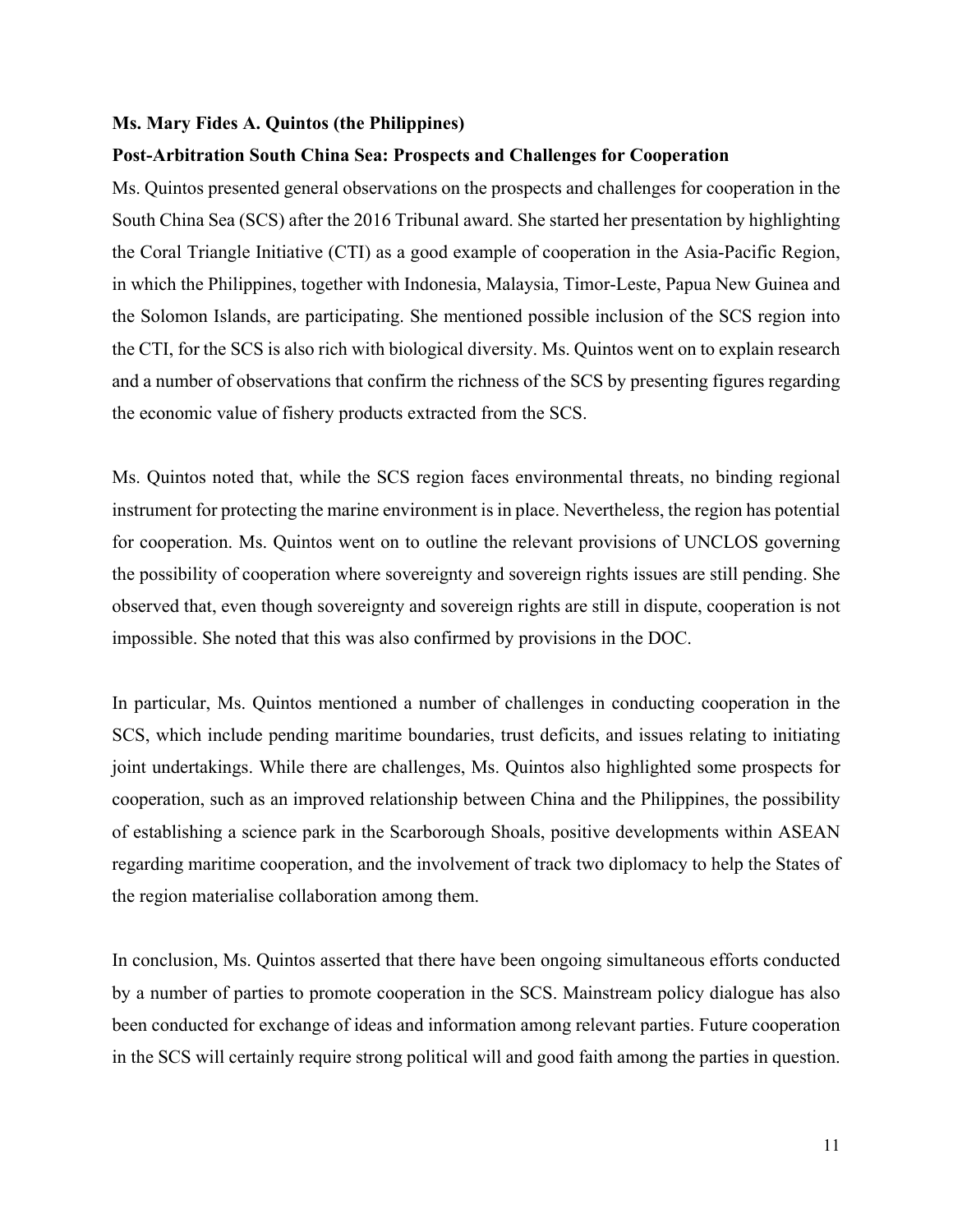### **Dr. Senia Febrica (Indonesia)**

# **Armed Robbery Attacks against Ships in South China Sea: Looking at the Problem and Possible Solutions**

Dr. Febrica presented her ideas on maritime security in the South China Sea (SCS), especially on armed robbery attacks again ships. She explained the challenges and possible solutions to the problems posed by armed robbery against ships. Dr. Febrica started by presenting data and information regarding actual and attempted armed robbery attacks in the SCS. It appears that 2014 was the worst year, with the highest number of incidents, between 2007 and 2015. She also presented data on crew taken hostage in the SCS, with 2010 appearing to be the worst year with more than 40 crews taken hostage.

Dr. Febrica went on to outline specific locations where incidents took place, including waters near the Anambas Islands, near the Natuna Islands and in the Malacca Strait. Those three locations seem to be the most prone locations for armed robbery attacks against ships, and also where crews are taken hostage. On the other hand, the global recession also affects the situation in the SCS and the surrounding region, since a great number of vessels have been laid out, anchoring in and around the SCS. This certainly brings more complexity to the already-complex situation in the SCS.

Dr. Febrica presented, in light of the relevant provisions in UNCLOS, a legal basis for cooperation in the region, especially as between those States in the semi-enclosed sea. She also presented existing cooperation mechanisms in the region, including ASEAN, CSCAP, and ReCAAP, even though not every party in the region is a party to those cooperation mechanisms. ReCAAP, for example, is an active cooperation institution in the region but Indonesia and Malaysia are not members of this arrangement, complicating cooperation among States in the region. In conclusion, Dr. Febrica highlighted possible cooperation to be explored, which includes joint or coordinated patrols, ship tracking and monitoring, and improving resources to deter armed robbery attacks.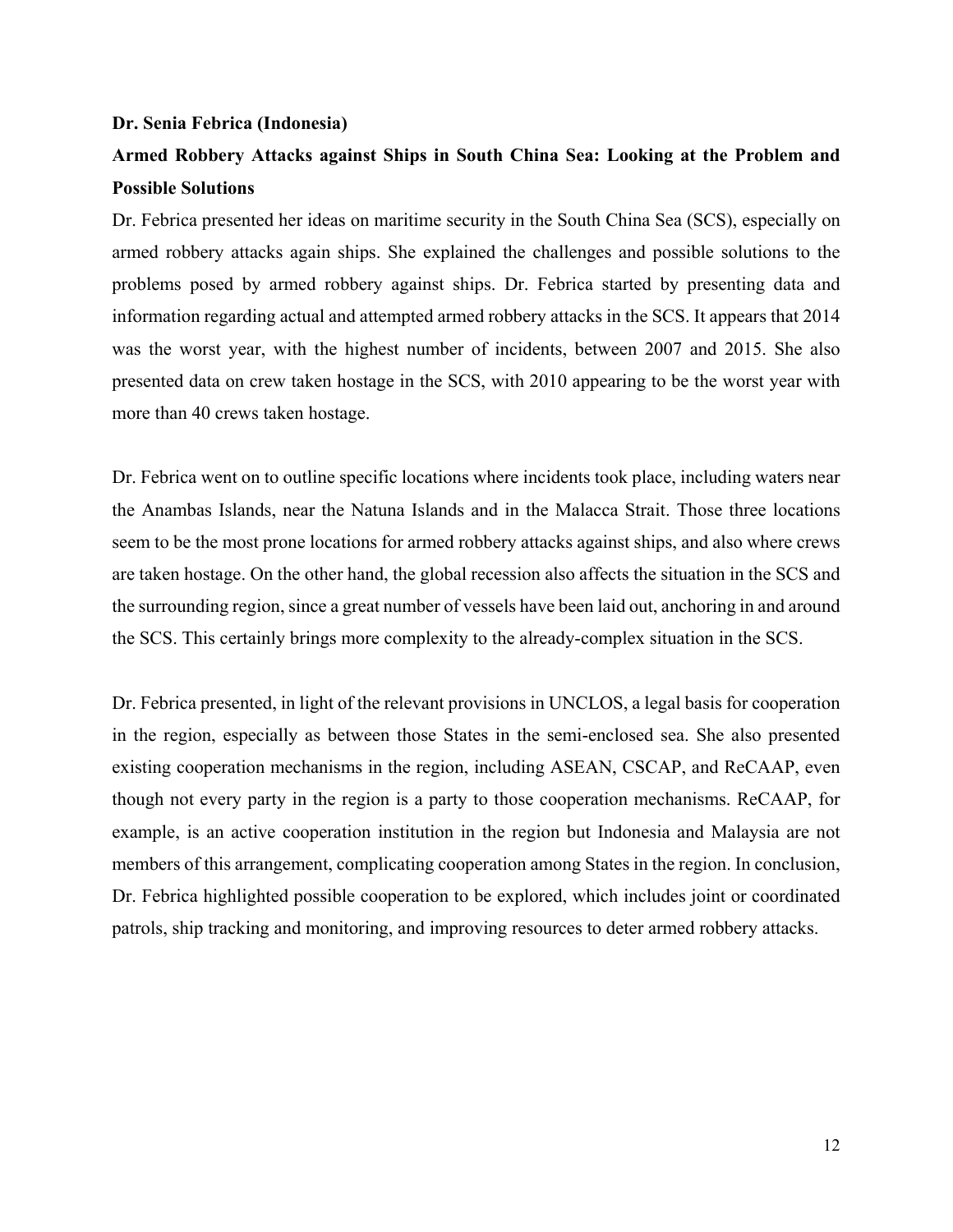### **Panel 2: Marine Environment and Fisheries (a)**

**Moderator**: Ms. Valentina Germani, (DOALOS) **Rapporteur**: Ms. Maria Amalia Rodriguez Chaves (Costa Rica) **Commentator**: Ms. Nopparat Nasuchon (Thailand)

### **Mr. Taimur Faiz (Bangladesh)**

### **Community Participation in Conservation of Marine Biodiversity in Bangladesh**

During the first presentation of Panel 2, Mr. Faiz outlined that inclusive decision-making processes are relevant to marine conservation. However, the rapid decline of biodiversity is a challenge faced by States and coastal communities. Important features such as marine protected areas (MPA) cover 1738 km<sup>2</sup> of marine areas in Bangladesh. Likewise, ecologically critical areas comprise 3248 km<sup>2</sup> of coastal-marine area. Wildlife sanctuaries and national parks encompassing coastal area, as well as hilsa fish sanctuaries in coastal-estuarine waters (with temporal restrictions), are other conservation measures in place.

It has to be acknowledged that the role of communities in conservation is critical. It has been emphasized that conservation of marine biodiversity improves when the local stakeholders participate in planning and decision-making activities. Moreover, well-designed and communitybased conservation measures and co-management practices can offer crucial benefits, both to the environment and to the people concerned.

With regard to key challenges of community participation in conservation, some important elements have been identified, such as a top-down approach of centralized government; the exclusion of local people from sustainable resource utilization; the overexploitation of coastalmarine living resources; insufficient scope of community participation; lack of awareness; driving forces limiting marine conservation; and the effects of climate change. With respect to the latter, climate migrants will have to be addressed in the near future.

Some recommendations addressed by the presenter are the following: the creation of suitable legal and institutional frameworks; the designation of protected areas through community-oriented approaches; economic incentives for the resource users; application of the ecosystem-based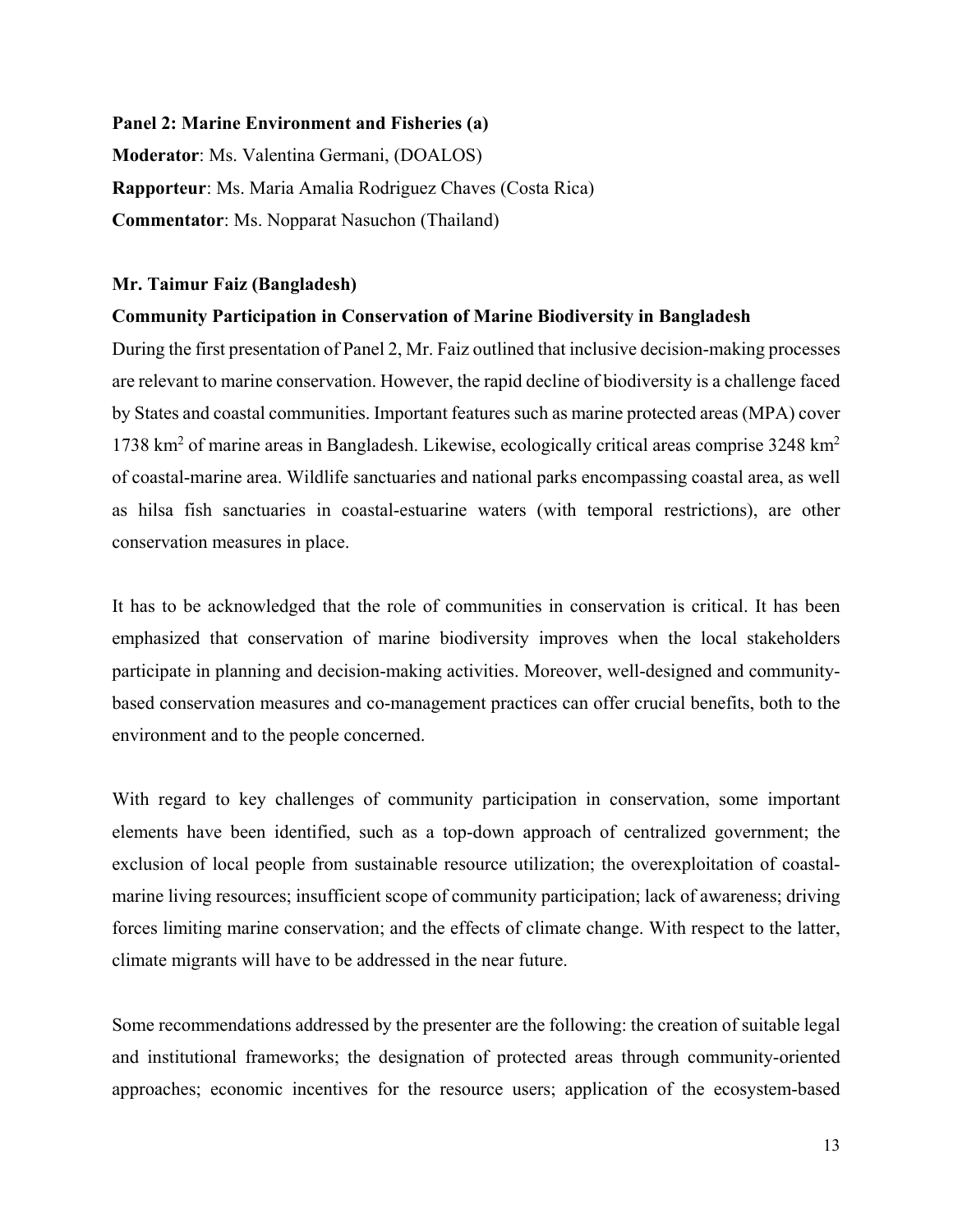approach; awareness-building and capacity development; research and science-based conservation practices; value chain development for improved access to market; community mobilization; and enhancement of the tourism sector, among others.

In conclusion, Mr. Faiz addressed recognition of the advantages and necessity of community-based marine resources management and co-management. Bangladesh has been endorsing a number of projects and development initiatives that promote biodiversity conservation through an ecosystembased approach and management practices designed to strengthen conservation outcomes by giving local communities a central role in the conservation and management of natural resources in coastal-marine ecosystems.

### **Ms. Pham Thi Gam (Viet Nam)**

#### **Oil Spill Response and Preparedness in ASEAN and an Overview of Viet Nam**

Ms. Pham outlined the geographical context of ASEAN, which includes 10 countries: Brunei Darussalam, Cambodia, Indonesia, the Lao People's Democratic Republic, , Malaysia, Myanmar, the Philippines, Singapore, Thailand, and Viet Nam. She noted that the South China Sea (SCS) has a high risk of oil spills. For example, approximately 1,300 platforms have been installed in the SCS and adjacent seas, and 25% of the world's oil is carried by sea through the Singapore Strait.

Some valuable achievements by ASEAN on collaborative mechanisms to prepare for and respond to oil spills are: signature of an MOU on the ASEAN Cooperation Mechanism for Joint Oil Spill Preparedness and Response (28 November 2014), the main elements of which are: a) Jointly undertaking appropriate measures to prepare for and respond to oil spill incidents in the ASEAN region; b) Developing a Regional Oil Spill Contingency Plan; c) Developing strategies and action programmes to strengthen capacity and capability of ASEAN Member States; d) Sharing information; e) Jointly conducting and/or sharing the results of research and studies on the scientific and technical aspect of oil spill preparedness and response. However, some shortcomings have been identified, such as the limited ASEAN countries ratifying the international conventions concerning oil spills; the cooperation activities under this MOU have not been detailed to implement it; and ASEAN and China only adopted the 2002 Declaration on the Conduct of Parties in the SCS with general content.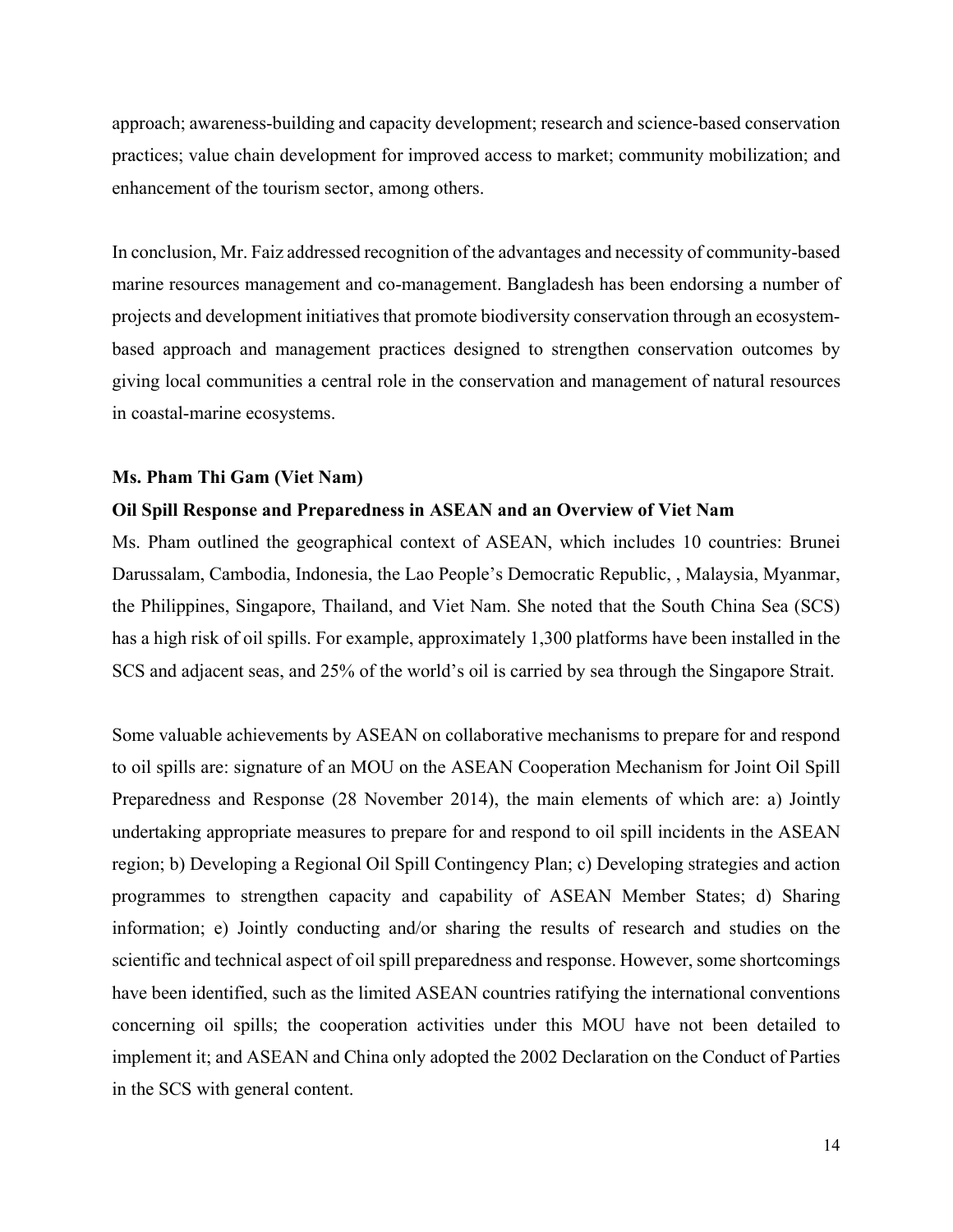Ms. Pham suggested some solutions in relation to oil spills in ASEAN: a) All ASEAN countries should ratify the main Conventions related to oil spill response, especially OPRC 1990; b) Detailed activities based on the ASEAN MOU should be approved as soon as possible; c) ASEAN should enhance cooperation with China in preparing for and responding to oil spills. The presenter specifically addressed Viet Nam's legal framework regarding oil spills, which is encompassed in the following provisions: Law on Marine and Island Resources and Environment (Chapter VII); the Viet Nam Maritime Code (provides for seagoing vessels and seaports in the process of building, which must have a plan on oil spill emergency); and Decision No. 02/2013/QD-TTg to promulgate the Regulation on the Operation of Oil Spill Response (amended by Decision 63/2014/QD-TTg of the Prime Minister).

In conclusion, Ms. Pham noted that oil spill preparedness and response awareness is necessary at all national, regional, and international levels to protect the marine environment.

### **Ms. Nopparat Nasuchon (Thailand)**

### **The Impacts of Ocean Acidification on Marine Ecosystems and Socioeconomics**

Ms. Nasuchon outlined that burning of fossil fuels is a major source of global warming and leads to global climate change. Impacts deriving from climate change are sea level rise, seawater pH decrease, and seawater temperature-increase. More specifically, acidified seawater and ocean warming have negative impacts on the physiology of marine animals. Knowledge about the effects of CO2 on marine animals in the past 20 years has increased. Furthermore, impacts of ocean acidification have been identified in the following species:

- *Mollusks:* High value on markets. Oysters and scallops have high value on markets and ocean acidification affects the development of these species.
- *Echinoderm:* Keep balance in ecosystems, but have lower capacity for acid-based regulation, which makes them vulnerable to ocean acidification. For example, sea urchins' gonad development is delayed, and muscle mass is reduced.
- *Crustacean:* Marketable species of high value, which play a central role in the food web. Ocean acidification decreases exoskeleton thickness in these organisms.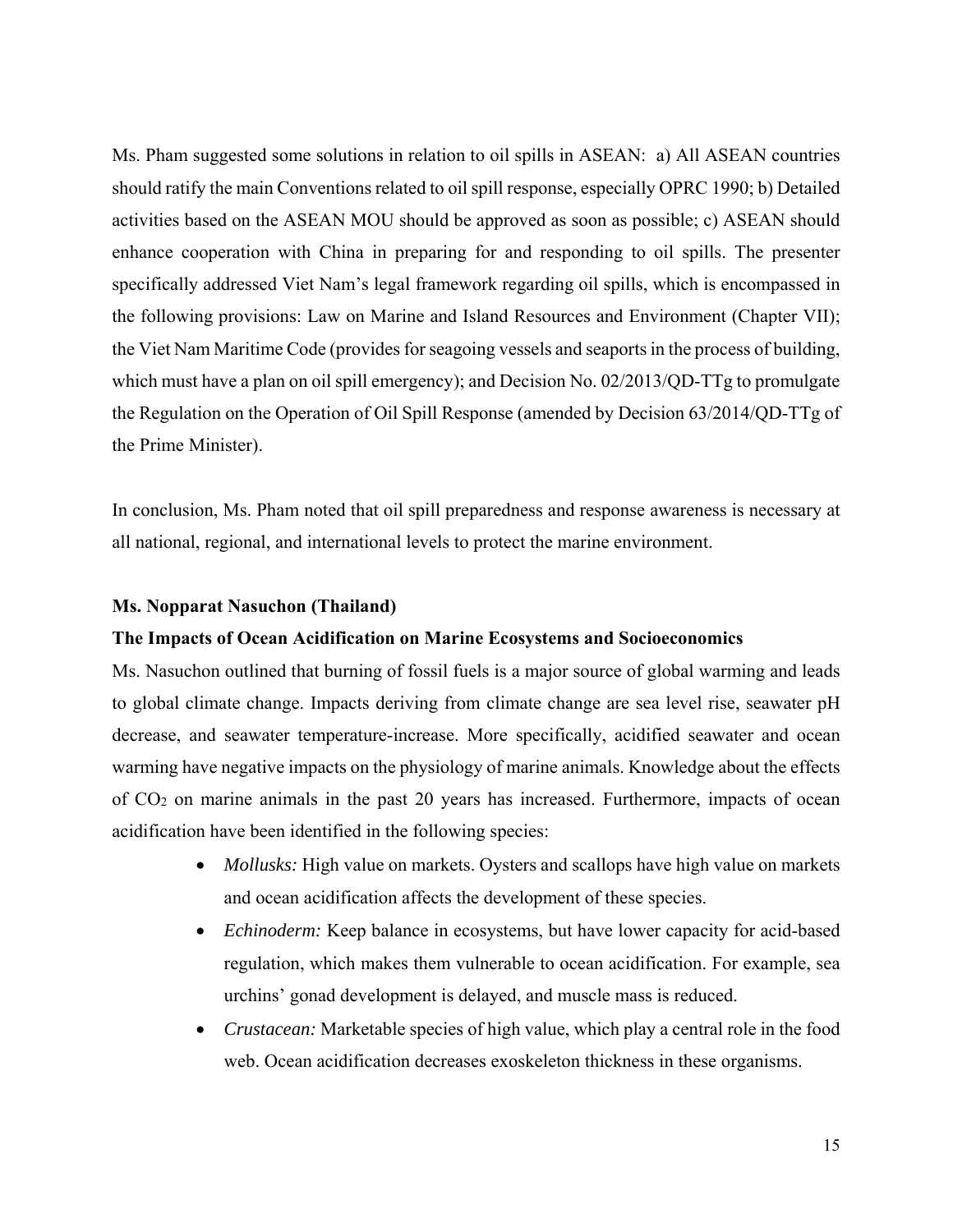- *Fish:* Affected lateralization and reduced audio ability, impaired retina function, altered olfactory.
- *Corals:* Ocean acidification reduces skeleton and growth in corals, as well as the percentage of fertilization and settlement. Corals are rapidly eroding. Examples of different corals exposed to acidic PH and increased temperature were given.

Ms. Nasuchon asked how ocean acidification affects marine ecosystems. She outlined that it specifically affects food webs, the balance of ecosystems and species. Predators can also switch between different prey. Additionally, economic costs due to ocean acidification may include loss of mollusk markets and coral reefs that would impact ecosystem services they provide and the tourism industry.

Future needs identified by the presenter include: a) Study in commercially important species; and b) Appropriate strategies and regulations for mitigating the effects of climate change in the fisheries sector, for example increasing mangrove area, promoting alternative power for fishing boats, and protecting nursery grounds.

# **Ms. Maria Amalia Rodríguez Chaves (joint paper with Professor Ronan Long**), **Marine Biodiversity beyond National Jurisdiction (Costa Rica)**

Ms. Rodríguez Chaves outlined that high seas areas cover approximately 64% of the ocean's surface, and almost 43% of the Earth's surface. However, protection for the biodiversity and habitats in this wide region is little. Furthermore, multiple activities take place in the maritime areas within and beyond national jurisdiction, such as: shipping, oil and gas extraction, energy production, seabed mining, cable lying and emerging uses (e.g. geo-engineering).

An ad hoc working group to study issues related to the conservation and sustainable use of biodiversity in areas beyond national jurisdiction (ABNJ) was established by the United Nations General Assembly (UNGA) in 2004. The group met once a year over a decade and in 2011 the package deal was agreed, with four main elements identified as legal gaps in ABNJ: area-based management tools, including MPAs; access to marine genetic resources and benefit sharing; environmental impact assessments; and capacity building and transfer of marine technology.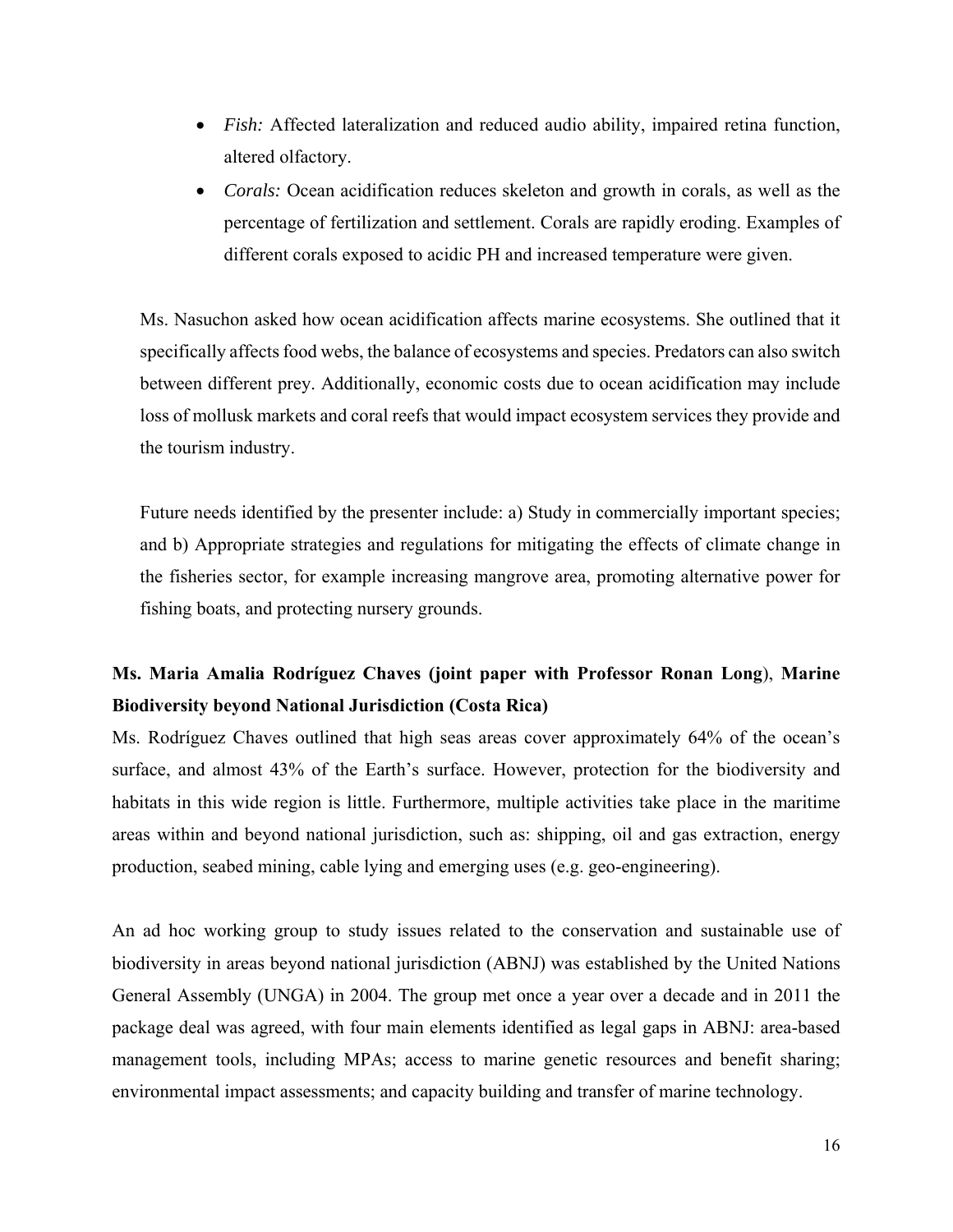In June 2015, Resolution 69/292 was adopted. It has four main elements: a) the development of legally binding instrument under UNCLOS; b) the establishment of a Preparatory Committee which will work on substantive recommendations for the UNGA; c) before its 72th session (2018), the UNGA will decide on the convening and start date of an Intergovernmental Conference; and d) the process should not undermine existing legal instruments and frameworks. Two meetings of the Preparatory Committee have taken place at UN Headquarters. Meetings have been structured in Working Groups, addressing the elements of the package deal and cross-cutting issues.

In conclusion, Ms. Rodríguez Chaves outlined that: a) a fragmented and sectoral approach to ABNJ governance is failing to protect marine biodiversity; b) there is a need for integrated, comprehensive and coherent ABNJ governance, with both regional and global structures; c) the development of an international legally binding instrument under UNCLOS specifically targets the protection of marine biodiversity in ABNJ; and d) States should take advantage to include a mechanism to enable robust and coordinated ABNJ governance.

### **Commentator**

Southeast Asia is a region with great marine production supporting the world. The region is not only facing overexploitation of marine resources, but also marine pollution and climate change effects on ecosystems and species. From the panel, the Commentator identified the following challenges:

- Oil spills have often been occurring without being reported in the region, and liability is a challenging topic.
- To protect and reduce marine pollution, we need to increase human awareness on all levels.
- General guidelines on oil spill control need support from the regional organizations or international organizations.
- According to its location and geological characteristics, the Southeast Asia region has been and will be affected by ocean warming and ocean acidification. We need to mitigate climate change in the fisheries sector by:

(a) Protecting and increasing mangrove forest coverage;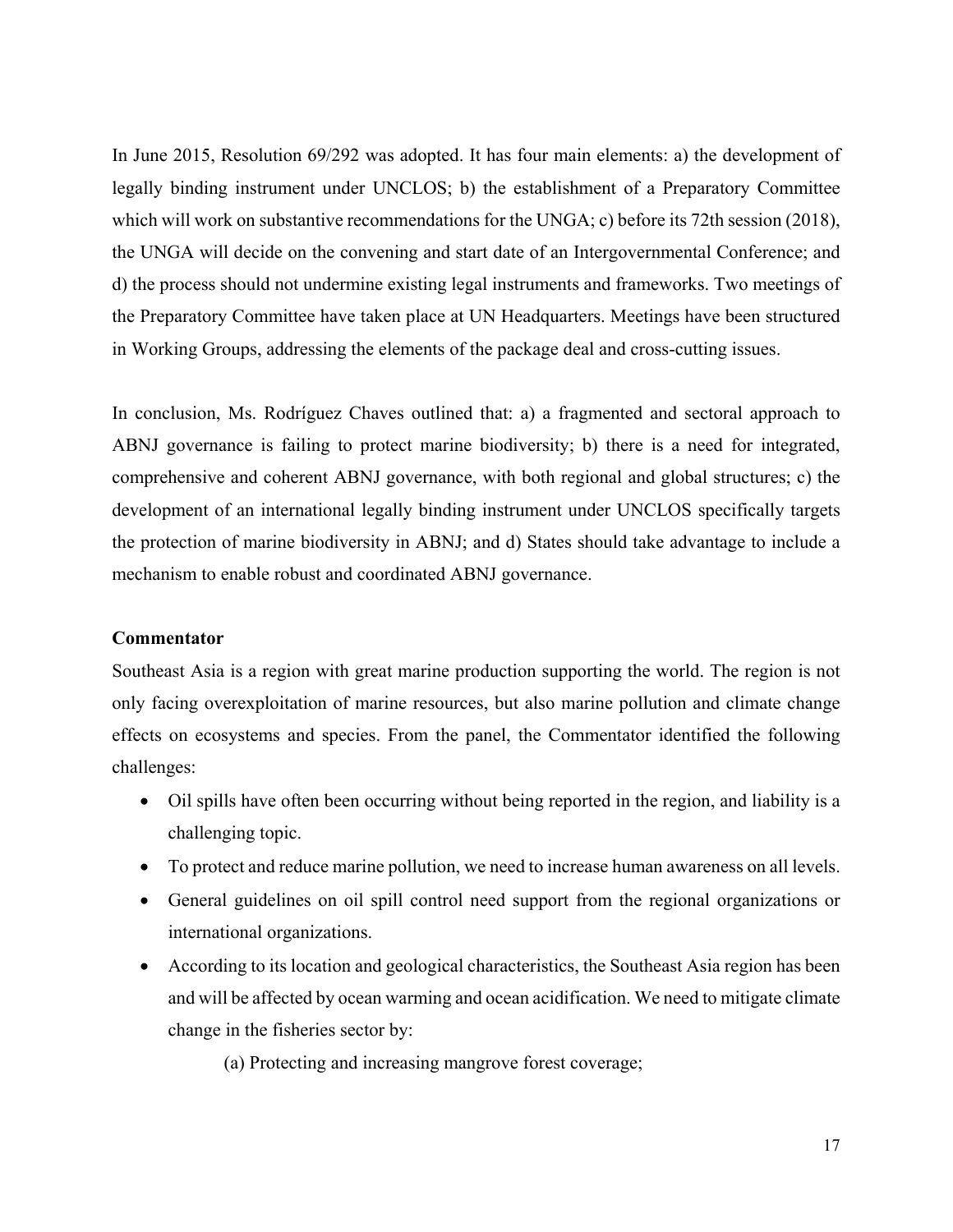(b) Promoting alternative power sources for fishing boats such as sun and wind; and

(c) Conducting studies on the effect on ocean warming and acidification in habitats and species.

- A lesson learned from Bangladesh has suggested that decentralization needs to incorporate the concept of community-based fisheries management. Communities should have right to manage their resources.
- The BBNJ negotiation process is a historic opportunity to improve the conservation and sustainable use of marine biodiversity in ABNJ.

### **Panel 3. Maritime Boundaries**

**Moderator**: Prof. Stuart Kaye, University of Wollongong **Rapporteur**: Ms. Anna Mihneva-Natova (Bulgaria) **Commentator**: Mr. Chintaka Mendis (Sri Lanka)

# **Ms. Didina Coelho Da Silva (Timor-Leste)**

# **Compulsory Conciliation between Timor-Leste and Australia**

Ms. Didina Coelho Da Silva presented how Timor-Leste was trying to resolve its maritime boundaries disputes with Australia through a compulsory conciliation process. The process was taking place under the terms of Part XV of UNCLOS and represented the first time compulsory conciliation had been invoked thereunder.

#### **Mr. Samharn Dairairam (Thailand)**

### **The Equi-Area/Ratio the New Equitable Solution for Maritime Delimitation**

Mr. Samharn Dairairam, discussed the pros and cons of the new equitable solution for maritime delimitation based on Equi-Area. He explained the application of equi-ratio to reduce the vagueness of the existing legal approach used in relation to the historical titles of islands. He went on to discuss the reasoning of the judgment of the International Court of Justice in the *Nicaragua vs. Colombia* case.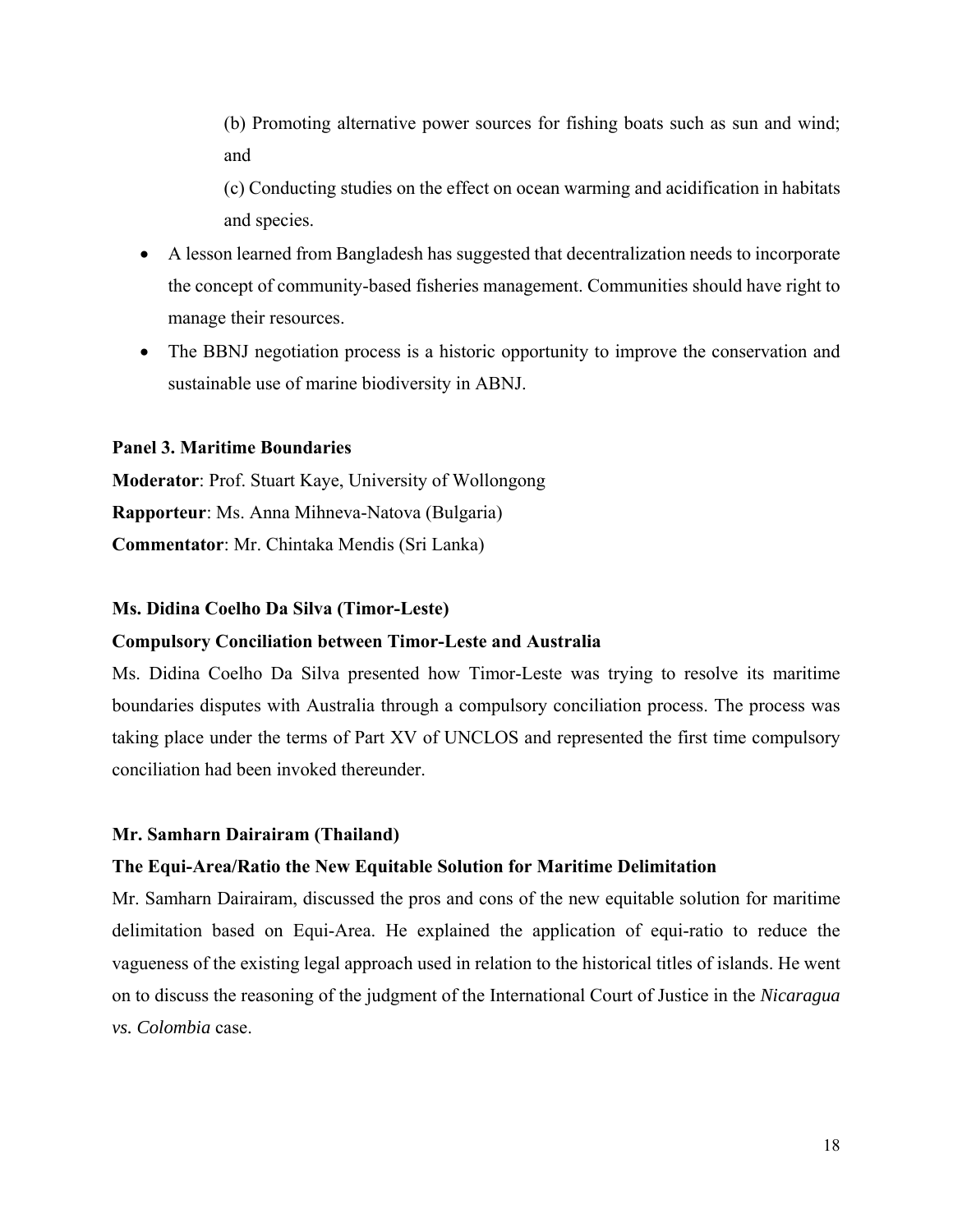#### **Ms. Anna Mihneva-Natova (Bulgaria)**

### **Maritime Boundaries in Black Sea and Caspian Sea**

Ms. Anna Natova stressed the importance of cooperation in settling maritime issues, while not endangering peace and security or the well-being of coastal States. She gave as an example the case of delimitation of the maritime boundaries in the Black Sea and the Caspian Sea.

### **Mr. Mubarak Al Hinai (Oman)**

# **Oman and Iran Maritime Boundary Delimitation Agreement in the Sea of Oman: Lessons to be Learned**

Mr. Mubarak Al Hinai discussed the Oman and Iran (Islamic Republic of) maritime boundary delimitation Agreement in the Sea of Oman, highlighting lessons learned from the negotiation process. He noted that Iran (Islamic Republic of) had adhered to the principles underlined in UNCLOS, despite not being a party to the Convention, instead accepting those principles as part of customary international law.

### **Mr. Gian Pierre Campos Maza (Peru)**

# **Commission on the Limits of Continental Shelf: Role, Submissions and Recommendations in Cases of Maritime Areas under Dispute**

Mr. Gian Pierre went beyond the technical and scientific evidence before the CLCS and demonstrated how disputes might be resolved while concentrating on the legal regime. He outlined why CLCS deliberations and recommendations should become comprehensive and conclusive by taking the challenges as opportunities.

### **Mr. Justin Tanga Biang (Cameroon)**

# **Maritime Boundary Delimitation in the Gulf of Guinea and in Southeast Asia: Regional, Common and Best Practices**

Mr. Tanga presented the results of a survey he conducted on emerging State practice in relation to maritime boundary delimitation in Southeast Asia and the Gulf of Guinea. He emphasized the importance of streamlining the process and identifying best practices as providing possible guidance for every coastal State.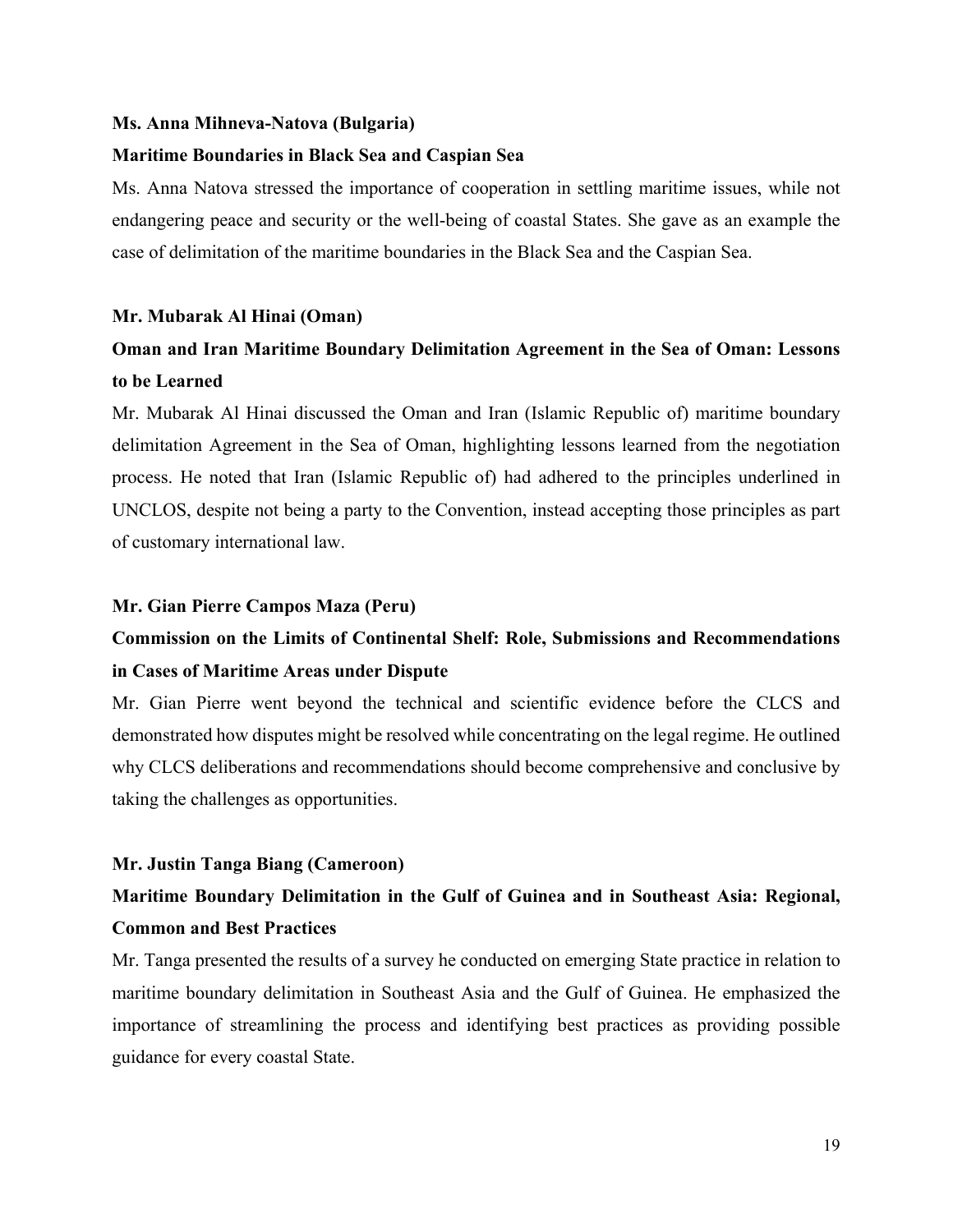### **Mr. Chinthaka Mendis (Sri Lanka)**

# **Maritime Disputes in South Asia: The Objections Raised by Bangladesh, India, and Maldives on Sri Lanka's Continental Shelf Claim**

Mr. Mendis discussed the major issues concerning the delimitation of the outer continental shelf beyond 200 nautical miles in the Bay of Bengal. He outlined the relative strengths, and procedures provided by UNCLOS. He noted that disputes regarding the extension of the continental shelf have arisen between Bangladesh and India, Bangladesh and Myanmar, and the latest between Bangladesh and Sri Lanka, and the Maldives and Sri Lanka. Mr. Mendis concluded that, despite the existing disputes, it is important to realize that countries with overlapping claims can come to a common understanding to operate on a shared output basis.

### **DAY 3 - 30 November 2016**

## **Panel 4: Maritime Trade and Security**

**Moderator**: Dr. Daniel Hammond, University of Edinburgh **Commentator**: Ms. Espenilla Jacqueline Joyce (the Philippines) **Rapporteur**: Mr. Abbas Daher Djama (Djibouti)

### **Mr. Tran Viet Ha (Viet Nam)**

### **Port Management in Viet Nam**

Mr. Tran presented the challenges faced regarding the management of ports in Viet Nam. Mr. Tran presented the location and specifics of the different ports of Viet Nam, as well as their connections with the world and future development projects. Mr. Tran explained the main shortcoming of port management, which is the lack of agencies responsible for the overall coordination of the ports. Although the Viet Nam Maritime Code 2015 established the creation of a port authority, several fundamental questions remain, including with respect to the structure of the new entity.

### **Mr. Kasem Niamchay (Thailand)**

# **Protection of Thailand's Maritime Interests: A View from a Safety and Security Perspective**  Mr. Niamchay highlighted various maritime interests of Thailand such as marine fisheries, offshore drilling, seaborne trade, and coastal tourism. He insisted on the need for protecting these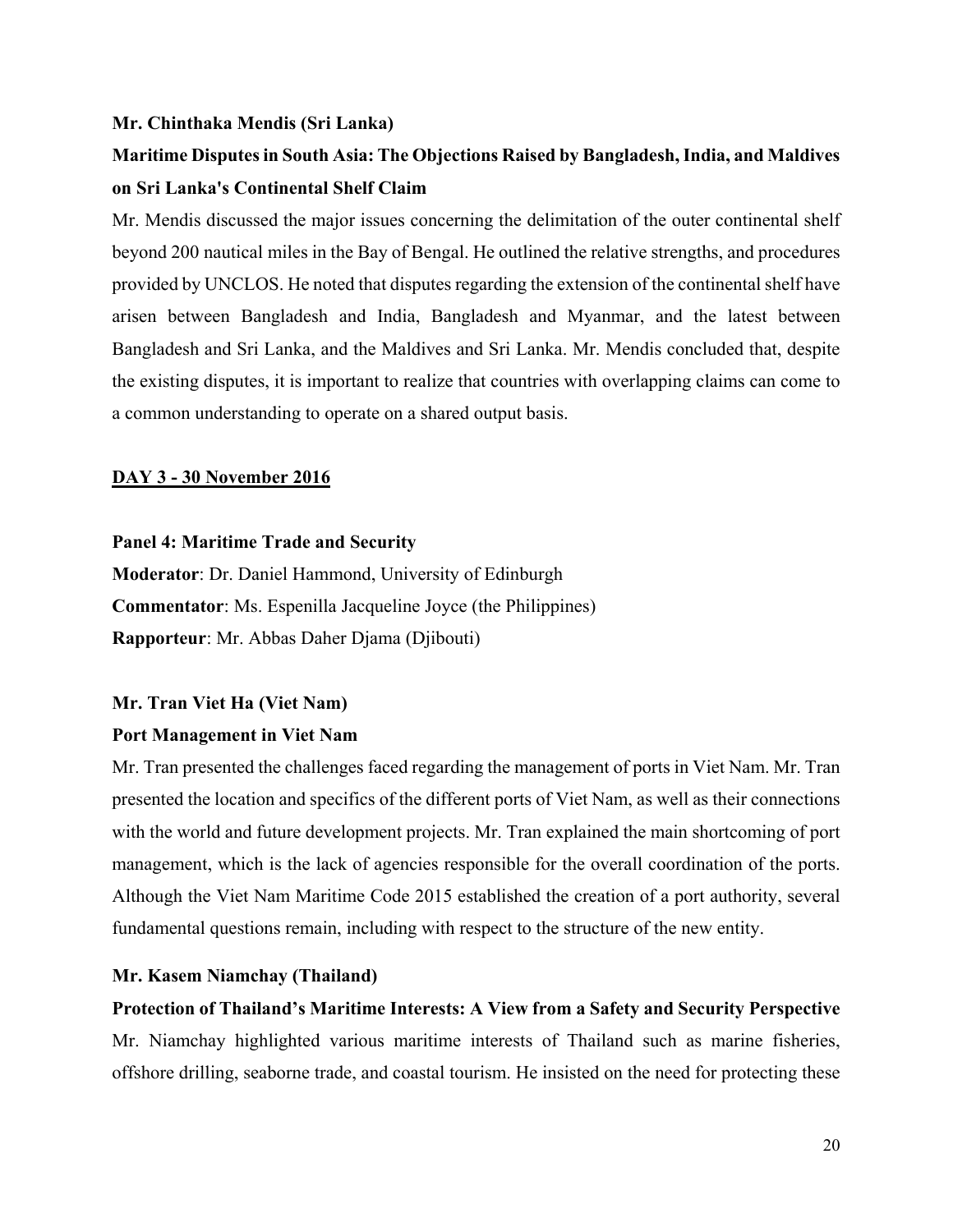areas from several threats, including degradation of fish resources, interruption of operations in offshore facilities, oil spills/leaks and illegal movement of people, goods, and products. Mr. Niamchay presented different steps to improve the protection of Thailand's maritime zones. These include active engagement at the international level through the ratification of several maritime international instruments, creation of a better national organization based on Thailand's long-term strategy and finally, an effective implementation at the operational level.

# **Mr. Abbas Daher Djama (Djibouti)**

### **Fighting Piracy on Land**

Mr. Djama highlighted that the most effective way to fight the crime of piracy and international crime is to disrupt money flows. Mr Djama showed that 30 per cent of the funds coming from acts of piracy leave the country to be reinvested elsewhere. There is a need to establish a more effective structure that would detect and deter the use of financial institutions for money-laundering, in compliance with international standards. Mr Djama explained the different processes to detect suspicious activities by financial banks, and the current shortcomings in most countries, including in the East of Africa, to applying these rules.

# **Ms. Jacqueline Joyce F. Espenilla (the Philippines)**

# **Examining the Philippines-Indonesia Joint Declaration: An Expansion of the Hot Pursuit Doctrine**

Ms. Espenilla examined the different mechanisms implemented by Indonesia and the Philippines in order to control their maritime borders. She also looked at the concept of hot pursuit in international law and whether its expansion is possible, and under which conditions. Ms. Espenilla highlighted whether and to what extent force can be used in the exercise of an expanded right of hot pursuit, and whether there are any issues pertaining to the exercise of overlapping criminal jurisdiction.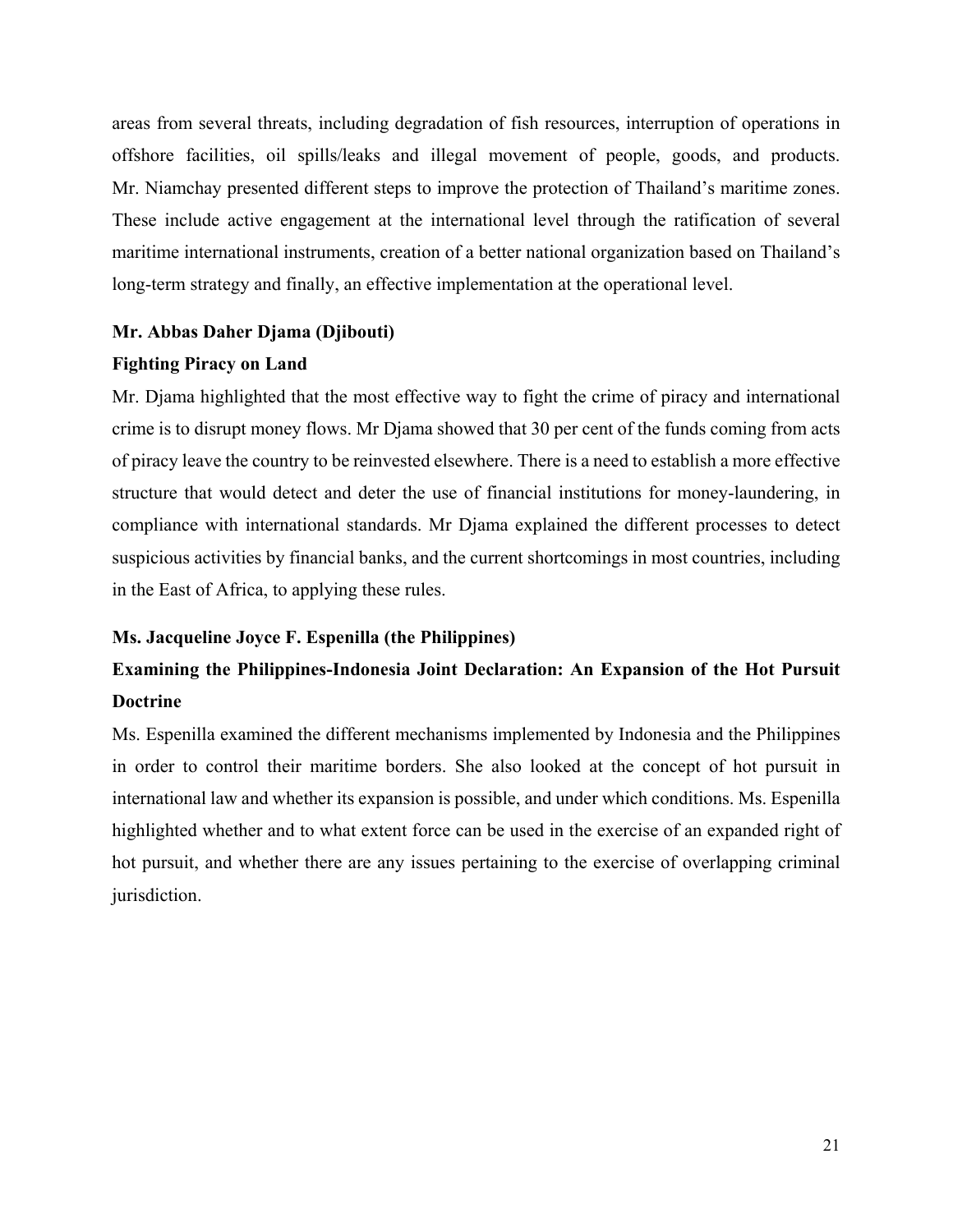#### **Panel 5: Marine Environment and Fisheries**

**Moderator:** Dr. Francois Bailet (DOALOS) **Commentator**: Dr. Laely Nurhidayah (Indonesia) **Rapporteur**: Dr. Laely Nurhidayah (Indonesia)

### **Ms. Pakjuta Khemakorn (Thailand)**

**The Challenges and Efforts in Managing Fishing Capacity of Marine Fisheries in Thailand**  Ms. Khemakorn outlined that marine fisheries law plays an important role for the economy in Thailand, with marine capture being the largest commodity. Total production is, on average around 2,000,000 tonnes, with around 15,000 fishing licences. However, she noted problems relating to overfishing, with contributing factors including open access, highly destructive fishing gear and practices, lack of MCS, and IUU fishing. She gave an overview of the legal and policy framework in Thailand and the challenges being faced, as well as possible solutions.

Ms. Khemakorn then turned to fishery reform in Thailand under new laws enacted in 2015, and a Marine Fisheries Management Plan to be implemented from 2015 to 2019. She outlined the challenges to be addressed: 1. Overfishing and overcapacity, especially in the commercial fleet; 2. IUU fishing; 3. Catching large quantities of juvenile fish of commercial species; 4. Conflicts between artisanal and commercial fishers; 5. Degraded critical habitat; 6. Inadequate fisheries data and information; and 7. Inadequate capacity building on fisheries management. She then gave an overview of the seven targets under the Plan, relating to: 1. Reducing fishing capacity and catch; 2. Increasing artificial reefs and community stock enhancement projects; 3. Reducing IUU fishing; 4. Reducing proportion of juvenile catch; 5. Reducing conflicts to a manageable level; 6. Restoring critical habitat areas; 7. Improving data collection and information dissemination systems; and 8. Obtaining effective and efficient capacity of staff in terms of fisheries management. She provided a detailed overview of the measures to be taken to meet these targets.

# **Mr. Maheepala Mudiyanselage Aruna (Sri Lanka)**

## **Identifying Fisheries Law Enforcement Barriers in Sri Lanka – Fishers' Prospects**

Mr. Aruna outlined fisheries' economic contribution to the Sri Lankan economy and per capita consumption. He outlined problems relating to fisheries, including lack of compliance with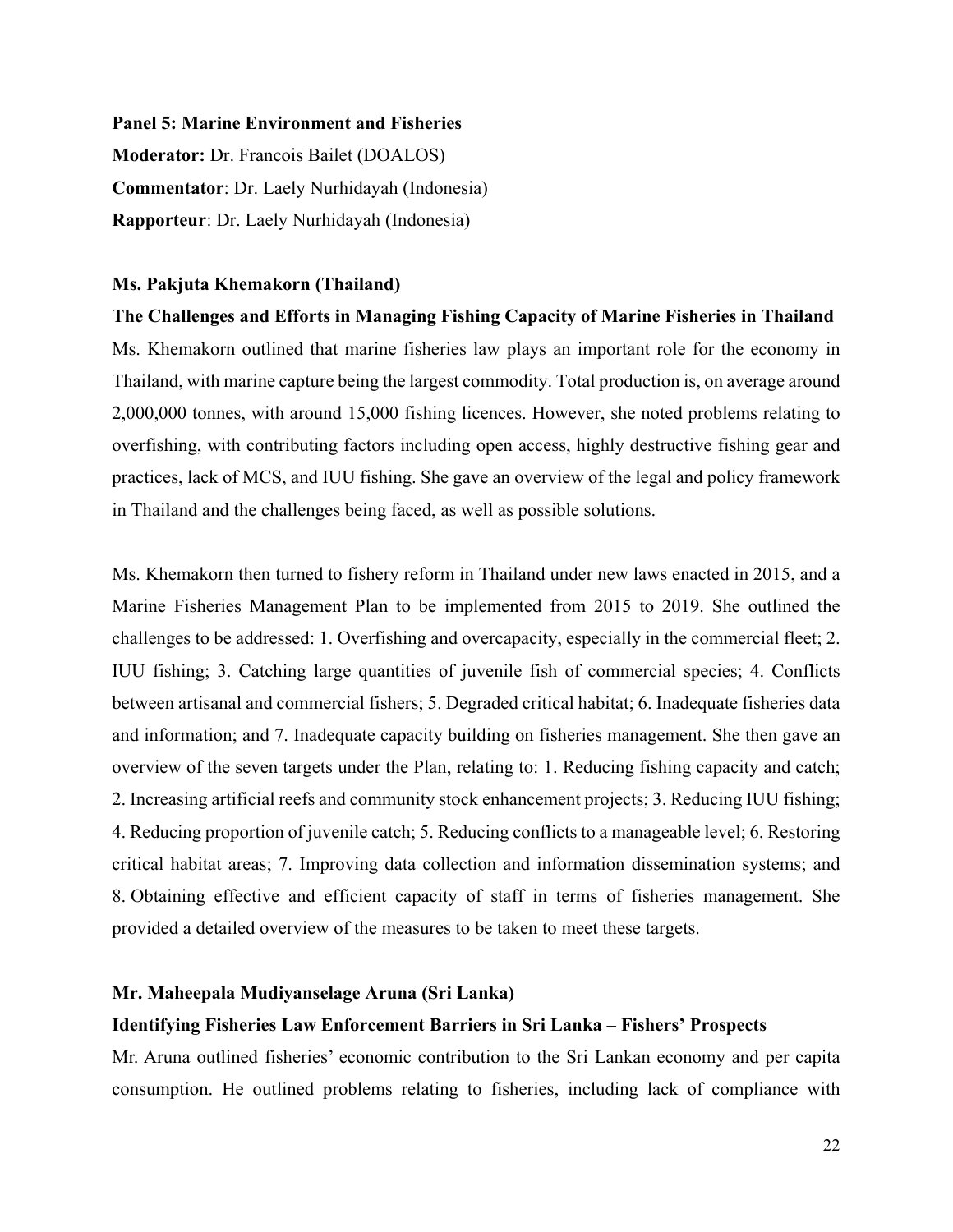fisheries rules and regulations, poaching, lack of sound data and information, post-harvest losses and poor marketing and transportation, inadequate and poor management and maintenance of fishery infrastructure, poor and destructive fishing gear practices, inadequate investment in the fishery sector, poor coordination between Ministry and allied institutes, poor application of the fisheries development plan, insufficient expertise in the fishery sector, and the high operational cost of fishing.

The aim of his study is to identify the barriers/practical issues hindering implementation of fisheries management initiatives and rules and regulation in the country. Mr. Aruna gave an overview of the legal framework in Sri Lanka and relevant regulations. Having outlined the methodology for the study, he set out its findings. According to the data collected from three fisheries districts, 59% fishermen were generally satisfied with the formulation and implementation of the fisheries law in the country, while 41% fishermen were generally unsatisfied. Fishers mentioned that strengthening punishments, the prohibition of environmentally harmful fishing gears, unbiased law enforcement, awareness for fishermen, sudden inspection, and proper data collection would be helpful in minimizing IUU fishing. Mr. Aruna made recommendations regarding awareness on fishery law; multilevel coordinating organizations; a bottom-up process; unbiased enforcement; trade measures; accurate and cost-effective data collection; coordination among institutes; precautionary approaches; political will and government commitment; increasing penalties; establishing alternative livelihoods; and reducing poverty.

### **Ms. Laely Nurhidayah (Indonesia)**

### **Marine Biodiversity Laws in Indonesia**

Ms. Nurhidayah outlined that there are strong indications that marine biodiversity has been deteriorating globally. Indonesia's marine biodiversity is in a state of continuing decline. Fish and their ecosystem are essential for human well-being. Presently about 70% of the Indonesia's protein comes from fish, while nearly 20% of the country's GDP is derived from fisheries and other marine-related industries.

The Convention on Biological Diversity (CBD) is an important international instrument for the conservation and sustainable use of biological diversity. The objectives of the CBD are the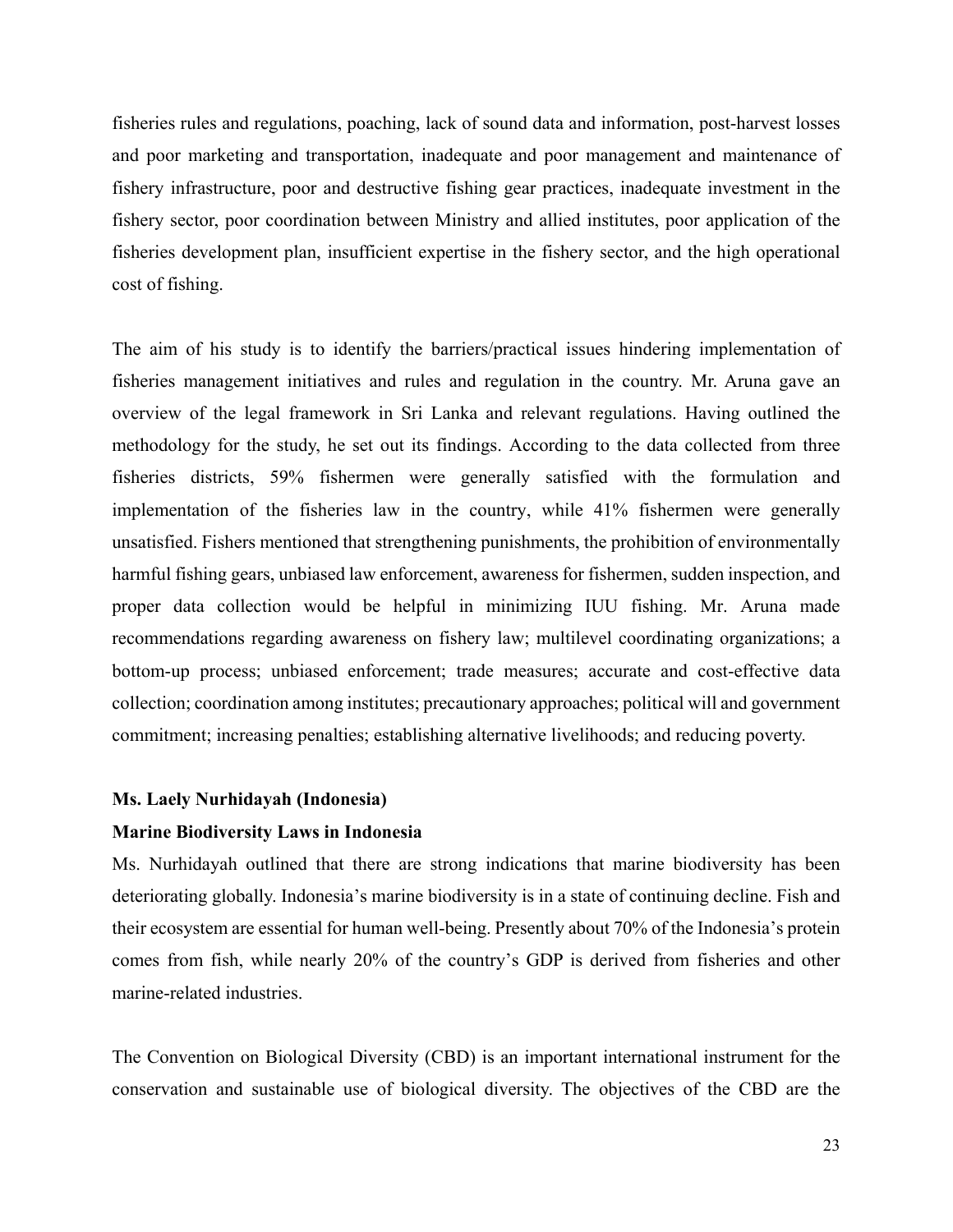conservation of biological diversity, the sustainable use of its components, and the fair and equitable sharing of the benefits arising out of the utilization of genetic resources. Ms. Nurhidayah outlined various problems, relating to marine ecosystems suffering a loss of biodiversity; overexploitation and destructive fishing practices; habitat change/development; climate change; and pollution (sea and land-based sources). She then outlined Indonesia's legal framework and set out challenges relating to conflicting interests among stakeholders; overlapping jurisdictions over marine resources among government institutions and agencies; local government capacity; community participation; and a lack of law enforcement.

Ms. Nurhidayah then gave an overview of opportunities. These included MPAs (target to 2020 about 20 million ha marine conservation area), currently having 13.529.067 ha initiated and managed by the Ministry of Forestry and the Ministry of Marine Affairs and Fisheries, local government, and local communities. In addition, the government has adopted more policies in favour of conservation and sustainable fisheries with two Ministry of Fisheries Regulations: No 1/2015 on lobster, crab and blue crab catch and No 2/2015 on the ban of trawls and seine nets.

In conclusion, she outlined that the best way to protect marine biodiversity is to involve multiple stakeholders and integrate the three dimensions of sustainable development. These include implementing poverty alleviation programs, providing infrastructure, health, and education to the community, and improving law enforcement.

### **Commentator**

Fisheries play an important role in the socio-economic development of countries in Southeast Asia and South Asia for food security and income. However, there are global problems of declining fish stock/depletion of resources due to overfishing, IUU fishing, destructive fishing, weak law enforcement and compliance by fishermen with law and regulations. This is also a problem in Southeast Asia and South Asia, including Indonesia, Sri Lanka and Thailand. Maritime challenges as identified from those three presentations include:

- IUU fishing;
- Destructive fishing;
- Conflicting uses of coastal habitat;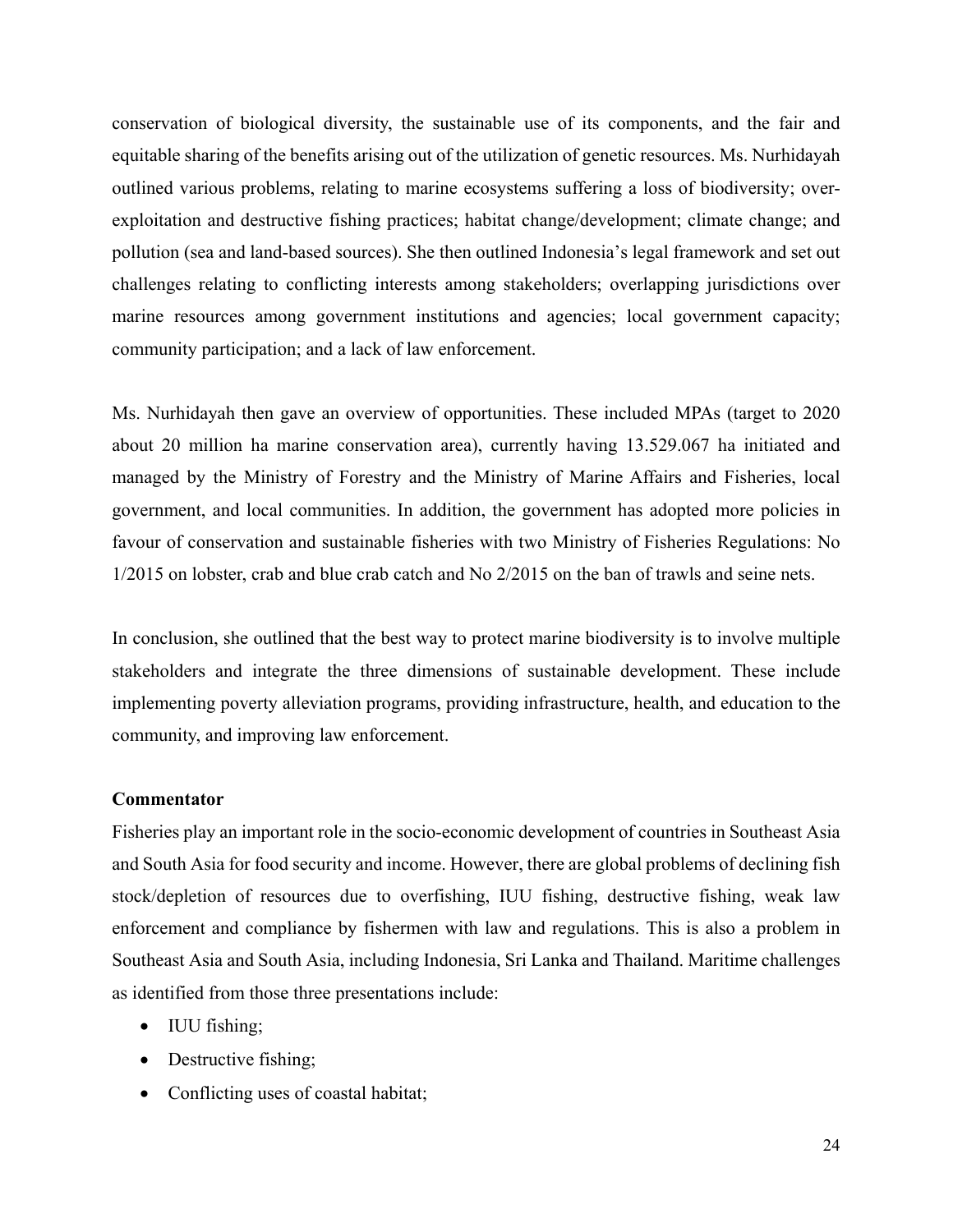- Marine pollution; and
- Climate Change.

Possible solutions and opportunities may be implemented under the international framework (hard and soft law), with bilateral and regional cooperation also available as a means for addressing these issues. Relevant instruments include UNCLOS; the CBD; the 2030 Agenda for Sustainable Development and SDG 14 (Conserve and sustainably use the oceans, seas and marine resources for sustainable development); the UN Framework Convention on Climate Change (UNFCCC), which underscores the role of oceans as climate regulators and the importance of action to limit ocean warming and ocean acidification; the ASEAN Initiative-Joint ASEAN-ASEAFDEC Declaration on Combating IUU Fishing; and the UN General Assembly Resolution on ABNJ. The recommendation is to ensure full implementation of international instruments at the national level. However, there is a concern of lacking legal, institutional and technical support aspects at the national level. These challenges are, for instance, the problems of lacking a comprehensive legal and policy framework to support the management of fishing capacity such as in Thailand. Some countries have made amendments or undertaken legal reform in their legal regulations to address some of the challenging issues, such as in Indonesia and Thailand. There are also concerns regarding local government capacity, which may need to be improved; community participation, which may require empowering traditional small-scale fisherman and improving awareness programs; and law enforcement, with it being necessary to improve law enforcement and compliance with law and regulations.

### **Panel 6: Ocean Governance**

**Moderator**: Ms. Suzie Sudarman (MA, INADIS & Universitas Indonesia) **Commentator**: Mr. Francois Bailet (DOALOS) **Rapporteur**: Ms. Dysi Polite Dyspriani (Indonesia)

# **Mr. Hendra Yusran Siry (Indonesia)**

### **Indonesia Coastal Zone Management in Limbo**

Mr. Siry explained the shift in the management of coastal zones in Indonesia in the last 15 years. The passage of the Law 22/1999 on Regional Government (Decentralization Law) in 1999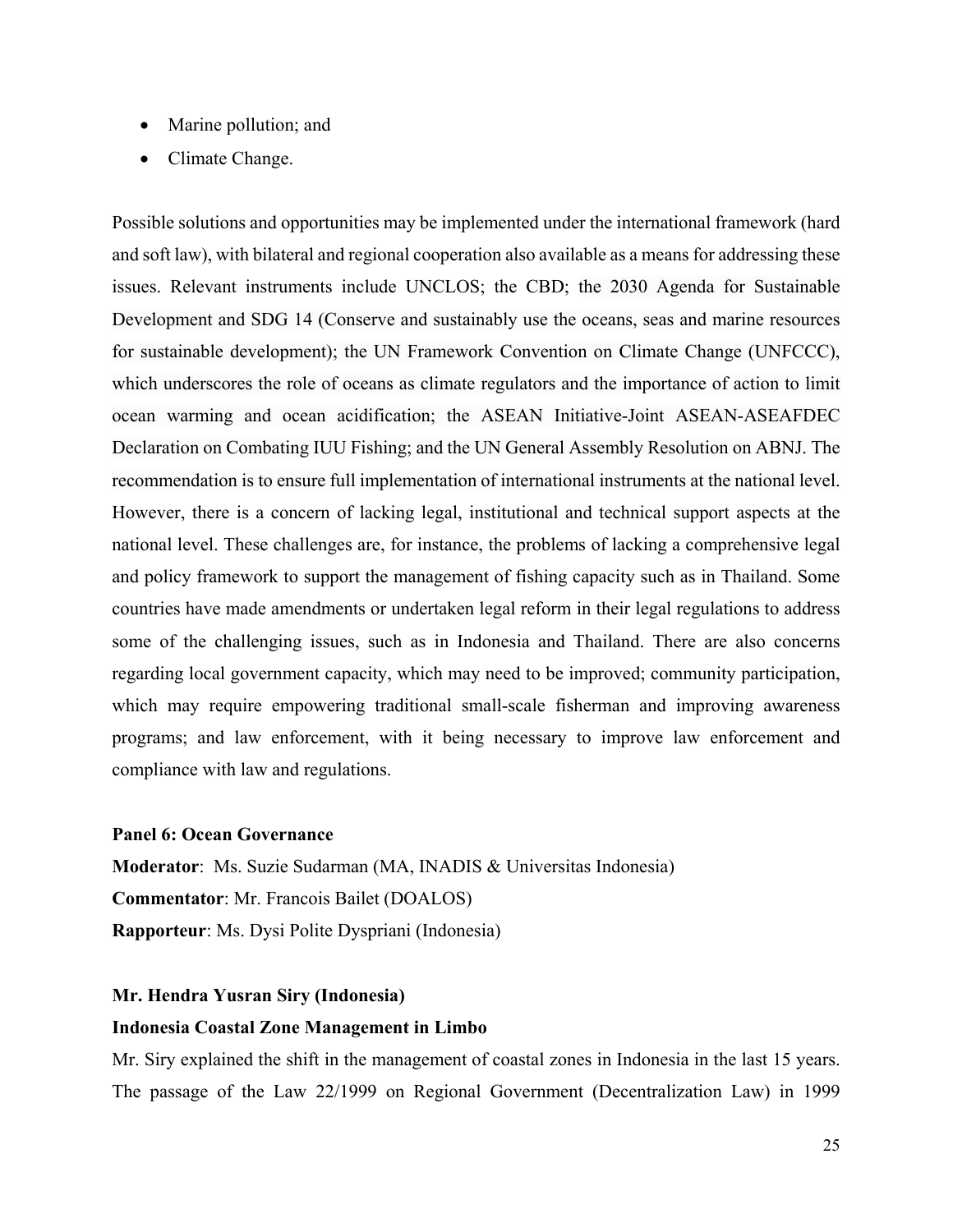delegates more responsibility in the management of coastal zones to regencies and municipalities. The enactment of the two new laws (Law 22/1999 and Law 25/1999) on administrative and fiscal decentralization provided opportunities for a shift in coastal zone management (CZM). It showed both political will and innovation from the central government in managing marine, coastal and fisheries affairs.

Mr. Siry described the pathway of decentralized CZM in Indonesia. He elaborated the dynamic governance and significant shifting from Law 22/1999 to Law 32/2004 into the Law 23/2014 about regional/provincial government. He further provided details pertaining to the divisions of Indonesian government that are involved in CZM and the implications of Law No 23/2014 in managing marine and fishery sectors.

He noted challenges, including the dynamic political and decentralization process (especially for direct election), asking whether there is a need to revise the law again; issues of local government capacities and capabilities; requirements for decentralized CZM; effective and efficient functioning of government to create the enabling conditions and avoid misperception of decentralization; and the essential role of central government (especially MMAF). Mr. Siry concluded that coastal zone management in Indonesia faces large-scale social, economic, and environmental problems; coastal zone management in Indonesia is at devolved experiment stage; and coastal zone management has an improved framework. However, stronger political will is needed.

## **Ms. Dysi Polite Dyspriani (Indonesia)**

# **Shaping Responsible Marine Tourism: MPA for Sustainable Marine Services Management in the Place So-called the World Maritime Axis**

Ms. Dyspriani focused on the development of marine tourism in conservation areas of Indonesia (Marine Protected Areas or MPAs) and the problems and challenges that the government encounters. She stated that marine tourism needs to be part of the country's mainstream sustainable economic development. There are some considerations involved in achieving this goal. First, Indonesia is a biodiversity hotspot that has high marine biodiversity, but which is not optimally managed. Second, the positive trend of the development of marine tourism in the world and in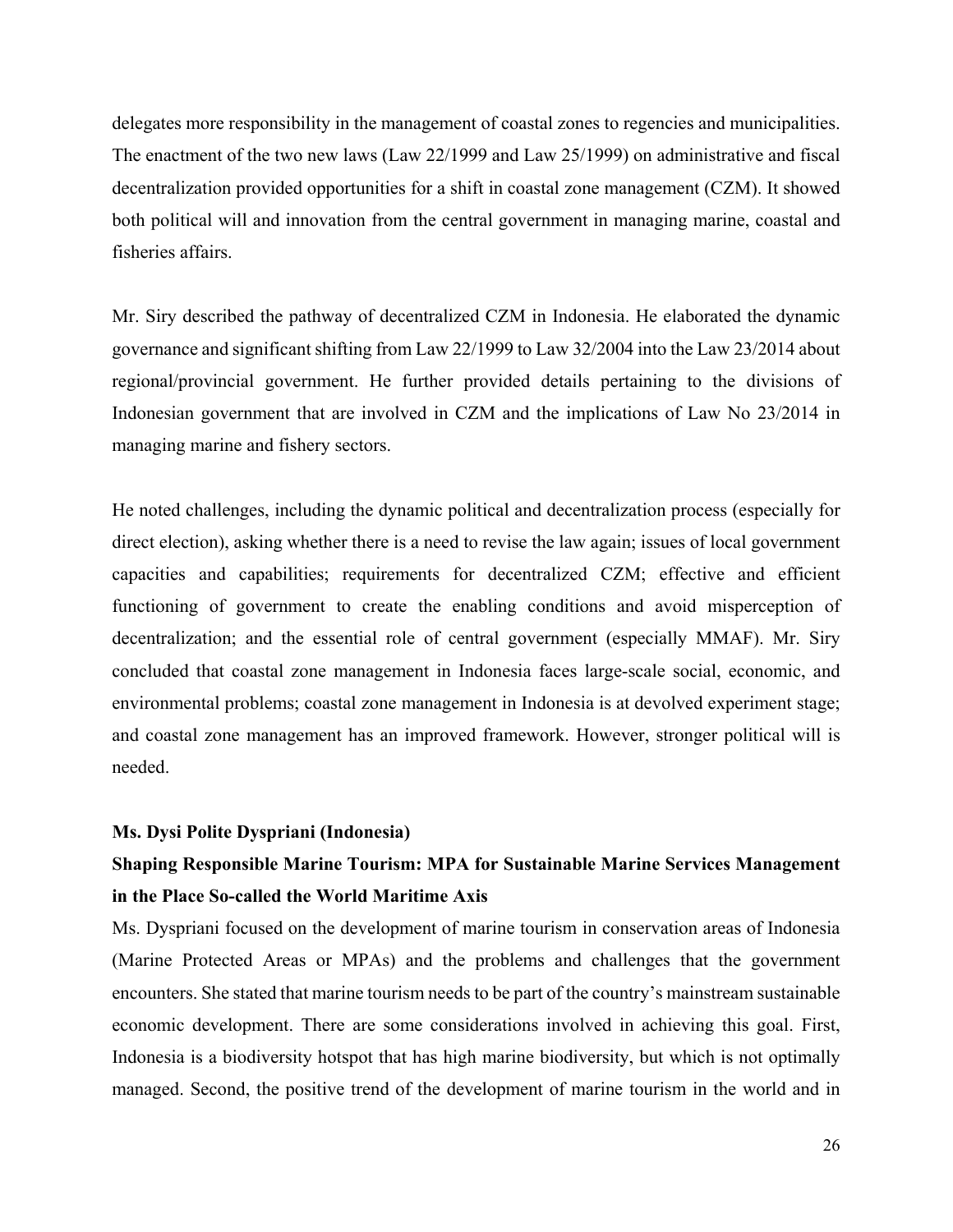Indonesia. Third, utilization of marine tourism is non-extraction of existing marine resources, meaning it is more sustainable for the longer term. Nonetheless, there may be potential damage to the environment if marine tourism is managed carelessly.

Ms. Dyspriani outlined that the utilization of MPAs in Indonesia is managed by a zoning system that incorporates the following zones:

- Core Zone (Absolute protection of fish habitat and populations; research; and education)
- Sustainable Fishing Zone (Protection of habitat and fish populations; catching up with tools and environmentally-friendly ways; environmentally-friendly farming; tourism and recreation; research and development; as well as education)
- Utilization Zone (Protection of habitat and fish populations; tourism and recreation; research and development; and education)
- Others (Protection; rehabilitation; sites and historical objects, among others)

She outlined that marine tourism and other activities can be conducted in conservation areas (MPAs) as long as not in the core area, and should consider the sustainability of the marine environment and the interests of local and traditional people. She emphasized the need for a scheme to transform marine tourism from irresponsible leisure to environmental-based activities. Following the examination of changing behaviour due to economic change, there was a need to alter, reshape, and redefine tourism to ecotourism activities. Ecotourism and MPAs thus represented a combination of ways that are becoming important. Sustainable marine tourism can thus support and benefit MPAs, while MPAs assist sustainable tourism. For example, in Raja Ampat, Papua, the population of manta rays is still abundant compared to the other regions of Indonesia, largely due to progressive conservation measures enacted by the local government. Now, manta rays have become a symbol for the conservation success of Raja Ampat.

She observed that ecotourism in the conservation/marine protected areas may generate more income for local people. For example, global manta rays ecotourism generates more income than fishing, making the species highly valuable for many Indonesian communities who rely on ecotourism for their livelihood. However, changing jobs from fisherman to tour guide is not simple. Support for training and technical assistance is needed.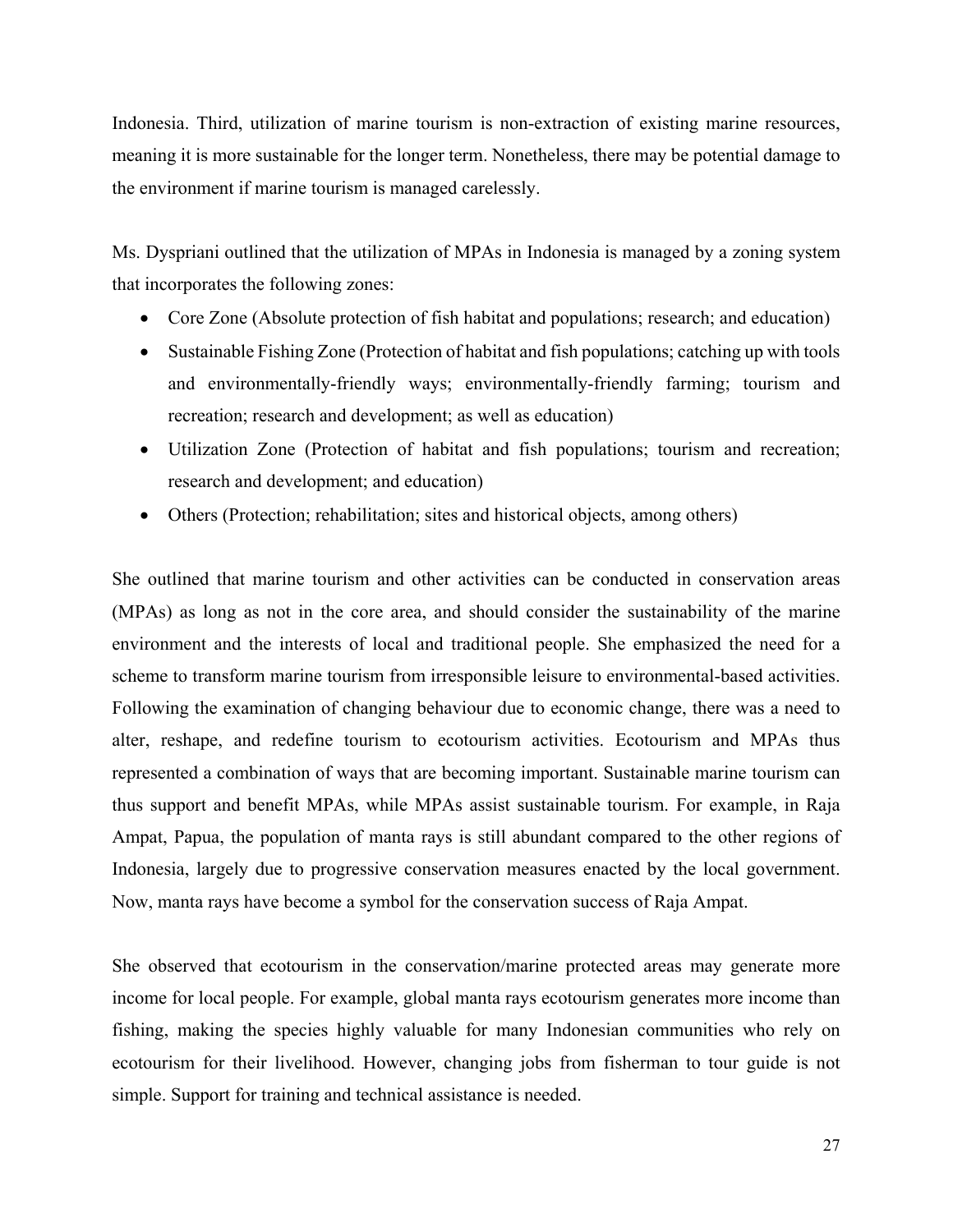She concluded that new tourism-based industries have developed, enabling local communities to directly benefit from conservation. Marine tourism brings new jobs that provide income. Increase in income in turn supports education, and with education comes a better understanding of conservation.

### **Mr. Zaki Mubarok Busro (Indonesia)**

### **IUU Fishing and Fisheries Crime: Perspectives of Policy and Legal Measures of Indonesia**

Mr. Zaki presented Indonesia's policy and legal practices in combating Illegal, Unreported and Unregulated (IUU) fishing and fisheries crimes within the framework of relevant international law and practice. He pointed out that IUU fishing is intertwined with transnational organized crimes such as people smuggling, trafficking in persons, forced labour, and drug trafficking. He gave examples of the Benjina case (Indonesia) and abalone plundering. Mr. Zaki emphasized that IUU fishing activities continue to be a prominent problem for marine ecosystems and contribute to economic losses. Indonesia has a significant IUU fishing problem. The economic losses Indonesia has suffered from those illicit activities include practices of tax evasion, illegal fuel, and reduction of income for local fishermen. In response to this matter, Indonesian authorities have committed to eradicating the activities by imposing tough measures. When probing IUU fishing, related crime activities were also discovered. Transnational crimes such as trafficking in persons, forced labour, as well as drug and weapon smuggling, were undertaken by criminals along with IUU fishing.

Indonesia has implemented a range of policy measures to address the IUU fishing activities. These include, among others, the implementation of the NPOA-IUU Fishing 2012-2016, including a moratorium, non trans-shipment, bans on unsustainable fishing gears, and incorporating human rights standards in the fishing industry.

He noted challenges, including that the NPOA-IUUF expires in 2016; the moratorium policy may create a lack of fish supply in the market and unemployment; a clear separation is needed for international organizations in addressing IUU fishing and fisheries crimes; deficiencies in law enforcement; divergent approaches and domestic legal systems amongst States in discerning IUU fishing and fisheries crimes; a lack of definition regarding IUU fishing, and concerning the connection between IUU fishing and transnational organized crime; various issues in overcoming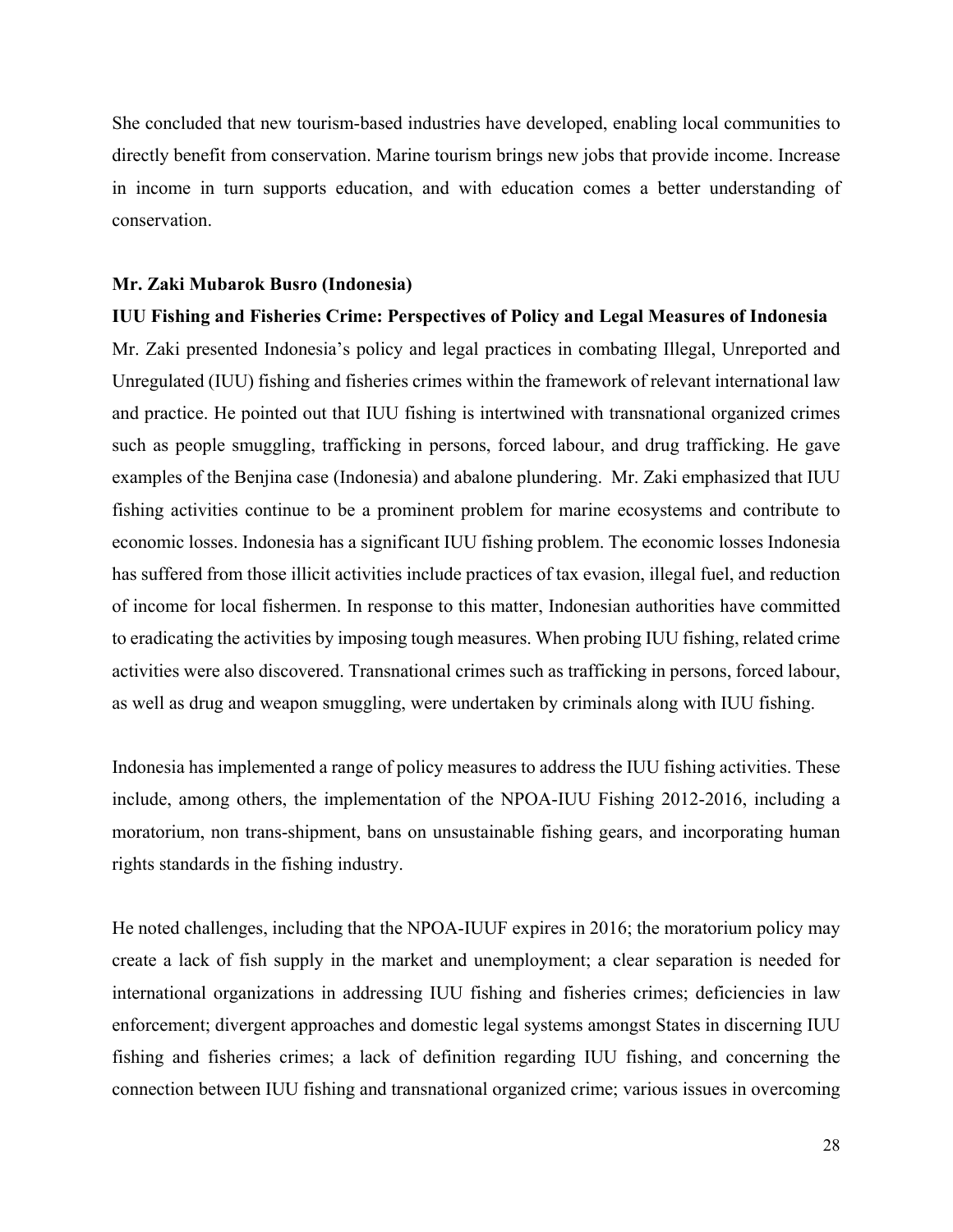fisheries poaching; and Indonesia not being a State Party to the 1993 FAO Agreement to Promote Compliance with International Conservation and Management Measures by Fishing Vessels on the High Seas (the Compliance Agreement) and the Cape Town Agreement of 2012 on the Implementation of the Provisions of the Torremolinos Protocol of 1993 relating to the Torremolinos International Convention for the Safety of Fishing Vessels, 1977 (the 2012 Cape Town Agreement).

He outlined a number of solutions. First, Indonesia should prepare to adopt NPOA-IUUF 2017- 2021. Second, more public consultation could be considered as one good option to gather concerns from the public. Third, presidential regulations should be amended by incorporating specific tasks in addressing fisheries crimes. Fourth, consideration should be given to not to declaring the flag of fishing vessels when sinking those vessels in order to garner bilateral, regional and international support in combating IUU fishing and fisheries crimes. Fifth, filling the loopholes identified as deficiencies in law enforcement. Sixth, amending fisheries laws by adding norms on transnational organized fisheries crimes. Seventh, Indonesia could consider providing its consent to be bound by the Compliance Agreement and the 2012 Cape Town Agreement.

# **Concluding Remarks**

In the concluding remarks Mr. Francois Bailet noted that:

- Decentralization is a fundamental approach in ocean governance.
- Some experiences show that marine tourism has been done in an unsustainable way. This is because tourists feel that they have paid. Given the complicated situation, there are needs to formulate strategies to create sustainable tourism, particularly in Marine Protected Areas (MPAs).
- Transnational organized crimes are massive activities where huge money-laundering activities are involved. Human security is a way forward to secure future ocean governance. Therefore, we need to have science and policy-making to help us act collectively.

The moderator, Ms. Suzie Sudarman, highlighted the need for technical assistance and the importance of good cooperation among stakeholders to overcome issues of ocean governance.